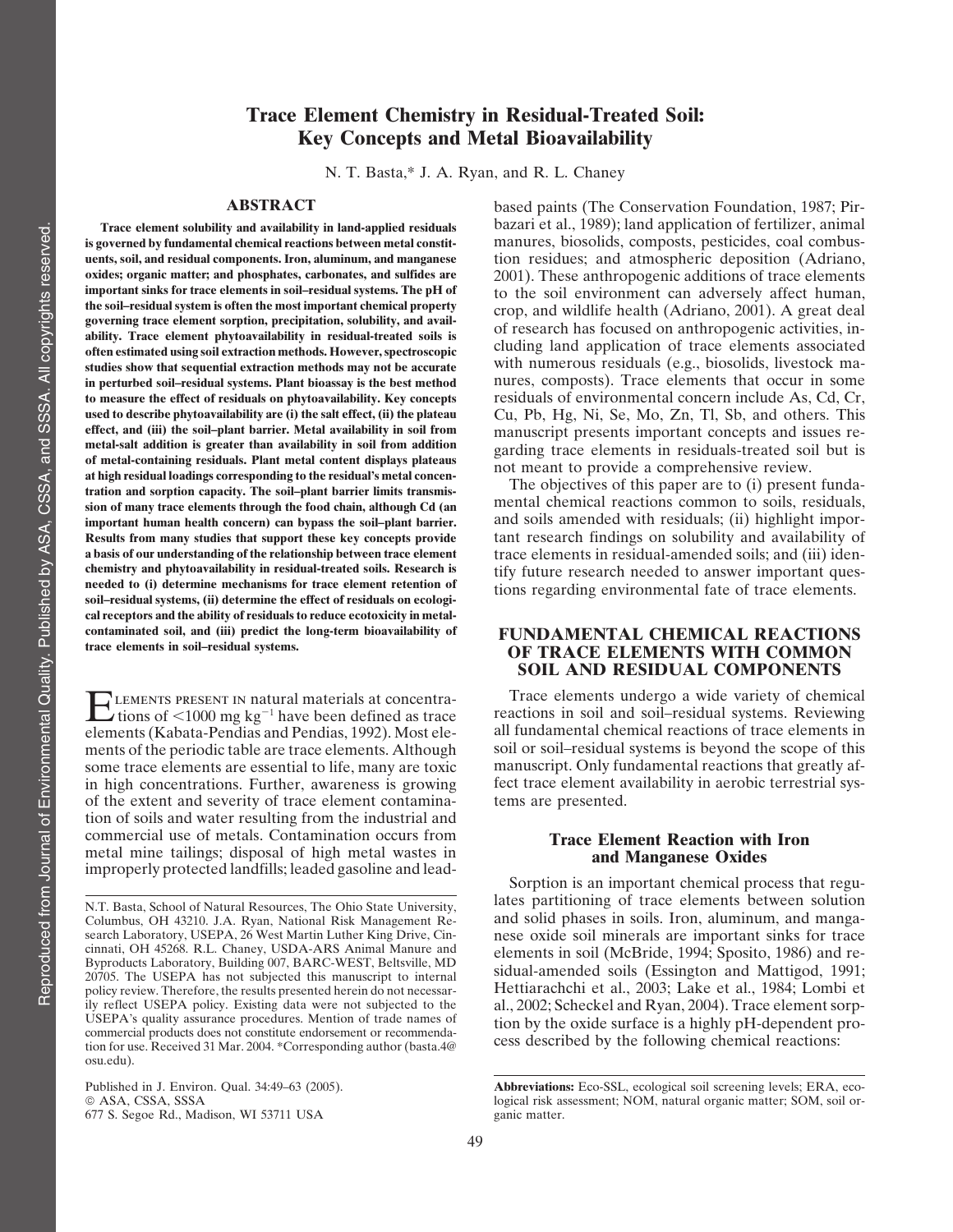

**Fig. 1. Adsorption of heavy metal cations on goethite. Metal hydroly-** $\sin pK_a$  values for each metal, in parentheses, are Pb  $(7.7)$ , Cu **(8), Zn (9.0), Co (9.7), Ni (9.9), and Mn (10.6) (extracted from McKenzie, 1980).**

cation adsorption: Fe-OH  $+ M^+$  = Fe-OM  $+ H^+$ oxyanion adsorption: Fe-OH +  $H_2L$  = FeH<sup>( $x-i$ </sup>) $L^{(1-i)}$  +

where Fe-OH is an iron oxide surface, *M* is a trace element cation, and *L* is an oxyanion ligand. Cationic have a much greater adsorption capacity (e.g., high catrace element adsorption by oxide surfaces increases to pacity scavengers) compared with Al oxides and other trace element adsorption by oxide surfaces increases to pacity scavengers) compared with Al oxides and other almost 100% with increasing pH (Fig. 1). The pH region clay minerals. Molecular-scale X-ray spectroscopic studalmost 100% with increasing pH (Fig. 1). The pH region clay minerals. Molecular-scale X-ray spectroscopic stud-<br>where metal adsorption increases is known as the ad-<br>ies show that the strong bonding of Pb, Cu, Co, Cr, Mn, where metal adsorption increases is known as the ad-<br>sorption edge (Kinniburgh and Jackson, 1981; Sparks, Ni, and Zn to these oxide surfaces is due to formation of sorption edge (Kinniburgh and Jackson, 1981; Sparks, Ni, and Zn to these oxide surfaces is due to formation of<br>2003). The adsorption edge is inversely related to the inner-sphere metal surface complexes and formation of 2003). The adsorption edge is inversely related to the inner-sphere metal surface complexes and formation of  $pK_a$  of the metal ion hydrolysis reaction but also varies metal hydroxide precipitate phases (Brown and Parks,  $pK_a$  of the metal ion hydrolysis reaction but also varies with the soil or residual mineral sorbent. Oxyanion ad-<br>sorption is also pH dependent and is related to the pK, reactions with soil materials, including metal silicates sorption is also pH dependent and is related to the  $pK_a$  reactions with soil materials, including metal silicates of the anion's conjugate acid (Fig. 2) (Karmarkar and and mixed double hydroxides with Al, can substantial of the anion's conjugate acid (Fig. 2) (Karmarkar and and mixed double hydroxides with Al, can substantially contained and mixed double hydroxides with Al, can substantially and availability (Scheckel and mixed oublier) re Tabatabai, 1993). Differences in adsorption and desorp- reduce metal solubility and availability (Scheckel and tion isotherms typically show significant hysteresis and Sparks, 2001). Sorption by metal oxides is a major mech-<br>evidence that this process is not simply a competitive anism for removal of trace element cations (i.e., Pb, evidence that this process is not simply a competitive anism for removal of trace element cations (i.e., Pb, Cu, ion-exchange reaction between metal ions and protons Zn, Cd, Cr, Cu, Pb, Hg, Ni, and Zn) and trace element ion-exchange reaction between metal ions and protons or hydroxyls. Some adsorbed metal is strongly bonded oxyanions (i.e., AsO $_4^3$ , AsO $_2^7$ , SeO $_4^{2-}$ , SeO $_3^{2-}$ , MoO $_4^{2-}$ ,

A recent review of trace element sorption by oxides





 $(i-1)H^+ + H_2O$  Fig. 3. Mechanisms of complexation of heavy metal cations with natural organic matter (NOM) (extracted from Senesi, 1992).

 $WO_4^{2-}$ ,  $VO_4^{2-}$ ,  $CrO_4^{2-}$ and not readily desorbed from these oxide surfaces.  $WO_4^2$ ,  $VO_4^2$ ,  $CO_4^{2-}$ ,  $C_4^2$ ) from aqueous so<br>A recent review of trace element sorption by oxides solution (Sparks, 2003; Stumm, 1992).

Trace element cations also sorb to soil organic matter (SOM) and other forms of humified natural organic matter (NOM) (Fig. 3). Strong adsorption by NOM in residuals by formation of metal chelates reduces solubility of several metals in soil (Adriano, 2001). Molecularscale Fourier transform infrared spectroscopic studies show that trace elements form bonds with specific functional groups of SOM, including COOH, phenolic, and thiol–SH functional groups. Soft acid metals  $(Cd^{2+},$  $Hg^{2+}$ ) prefer soft base ligands (thiol); hard acid metals  $(Fe^{3+}, Mn^{2+})$  prefer hard base ligands (OH<sup>-</sup>, COO<sup>-</sup>); borderline acids  $(Cu^{2+}, Zn^{2+}, Pb^{2+})$  will form complexes **Fig. 2. Adsorption of oxyanions from goethite suspension (extracted** with a weak or strong base (Essington, 2004; Pearson, **from Okazaki et al., 1989).** 1968). The electronic properties of Cu and Pb result in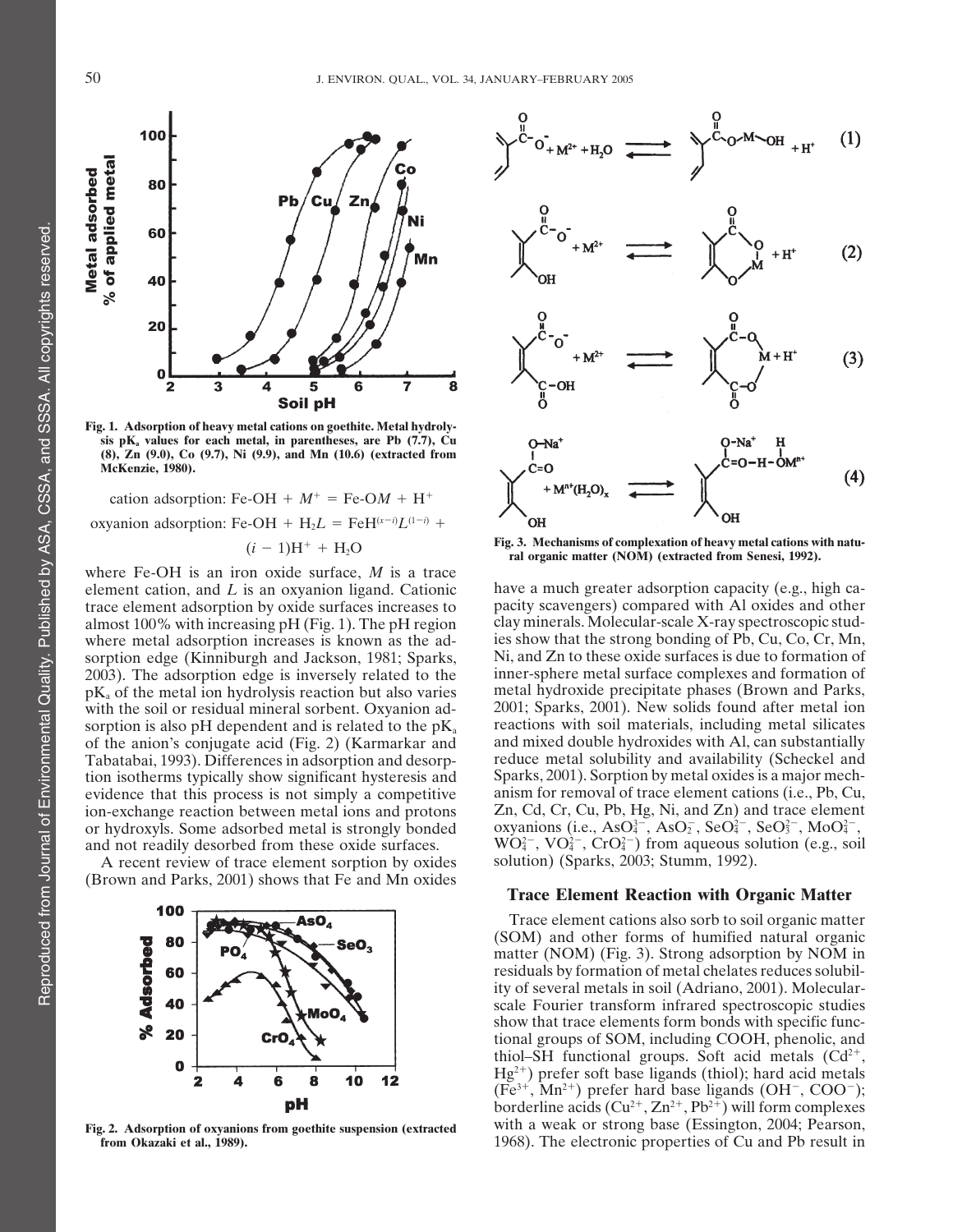a very strong affinity for SOM and formation of strong in poultry litter were the original chemical in the feed

modified the adsorption properties of soils (Power and Dick, 2000). Some residuals have greater amounts of sufficient amounts, residual can dominate the metal-

favorable properties (e.g.,  $pH$ ) that reduce trace element not correlated to the solubility and phytoavailability. For example, biosolids compost-soil system. solubility and phytoavailability. For example, biosolids compost–soil system.<br>often contain up to 50% NOM and 50% inorganic min-<br>Li et al. (2001) found that Cd adsorption was inand carbonates) (McCalla et al., 1977; Sommers et al., metal bioavailability in biosolids has been a matter of (Beckett et al., 1979; McBride, 1995), whereas others

diseases and to improve weight gain and feed conversion of manure occurs for As, Cu, and Zn (Bolan et al., sequester cationic metals in manure by-products. Sequential extraction results suggest that most ( $>60\%$ ) Cu and Zn is organically complexed in dairy cattle and et al., 2002; Scheckel and Ryan, 2004). poultry manure (Bolan et al., 2003, 2004). However,

inner-sphere metal surface complexes. Sorption of trace (Roxarsone, *p*-arsanilic acid) and the metabolites (arseelements by SOM or NOM increases with pH because nate, arsenite, dimethyl arsenic acid, and monomethyl metals preferentially bind with ionized functional groups arsenic acid) (Jackson and Bertsch, 2001). These comformed with increasing pH. Metal sorption by NOM is pounds are not sequestered by the manure solids. Residreduced less at lower pH than metal sorption on oxides. ual addition to contaminated soil can reduce trace element solubility and bioavailability. Alternate in situ **Trace Element Precipitation with Specific Anions** remediation techniques, involving the addition of inex-<br>
residuals (e.g., biosolids, Fe-oxide-containing Trace element cations form sparingly soluble precipi-<br>tates with phosphate, sulfides, and other anions (Lind-<br>say, 2001). Trace element precipitation is highly pH<br>dependent and increases with pH for many trace element com **Trace Element Reactions with Select Residuals** These residuals contain trace element sorbents (i.e., Fe, phos-<br>Al, or Mn oxides, NOM) or components (i.e., phos-Residuals typically contain components (organic mat-<br>
r: Fe, Mn, Al oxides: and anions) that can adsorb mobilizing" trace elements in contaminated soils (Basta ter; Fe, Mn, Al oxides; and anions) that can adsorb mobilizing" trace elements in contaminated soils (Basta<br>or precipitate trace elements. Many types of residuals et al., 2001; Hettiarachchi and Pierzynski, 2002). "Tailoror precipitate trace elements. Many types of residuals et al., 2001; Hettiarachchi and Pierzynski, 2002). "Tailor-<br>(biosolids, manure, municipal solid waste compost, coal made" products that feature large amounts of Fe oxi (biosolids, manure, municipal solid waste compost, coal made" products that feature large amounts of Fe oxide, combustion products, etc.) with a wide range of proper-<br>alkalinity, and NOM (alkaline biosolids) can reduce Zn combustion products, etc.) with a wide range of proper-<br>ties have been applied to agricultural land and have phytotoxicity and help revegetate Zn smelter sites (Chaties have been applied to agricultural land and have phytotoxicity and help revegetate Zn smelter sites (Cha-<br>modified the adsorption properties of soils (Power and never al., 1999a). Addition of high Fe biosolids compost  $(114 \text{ g kg}^{-1} \text{ reactive Fe})$  to urban home garden soils contaminated with Pb  $(2135 \text{ mg kg}^{-1} \text{ Pb})$  decreased Pb these sorbents than soil and can increase the sorption contaminated with Pb (2135 mg  $kg^{-1}$  Pb) decreased Pb capacity of soils for trace elements. Added to soil in bioavailability (Brown et al., 2003). High Fe biosolids capacity of soils for trace elements. Added to soil in bioavailability (Brown et al., 2003). High Fe biosolids binding chemistry of the soil–residual mixture. by using Sprague–Dawley weaning male rats (*Rattus* Biosolids often contain significant amounts of sor- spp.), by 37%. Decreased bioavailability of Pb was atbents (e.g., oxides, organic matter, phosphates) or have tributed to increased amorphous Fe content and was favorable properties (e.g., pH) that reduce trace element of the total Pb content of the biosolids

often contain up to 50% NOM and 50% inorganic min-<br>
eral forms (Fe. Mn. and Al oxides: silicates: phosphates: creased by biosolids application in long-term field studeral forms (Fe, Mn, and Al oxides; silicates; phosphates; creased by biosolids application in long-term field stud-<br>and carbonates) (McCalla et al., 1977: Sommers et al., i.es. For each study site, the increase was related 1976). The sorbent phase responsible for reduction in of biosolids application (Fig. 4). Removal of organic C metal bioavailability in biosolids has been a matter of reduced adsorption for both the control and biosolidsdebate. Some suggest trace elements are sequestered amended samples; however, the increased adsorption in biosolids mainly by chelation with organic matter attributed to biosolids application was still present and in biosolids mainly by chelation with organic matter attributed to biosolids application was still present and<br>(Beckett et al., 1979: McBride, 1995), whereas others the adsorption provided by the inorganic fraction of point out the importance of the inorganic surfaces in the biosolids-amended soil was greater than that of the biosolids on sequestering trace elements (Chaney et al., intact control soil. Li et al. (2001) concluded that the 1999a. 1999b: Li et al. 2001: Hettiarachchi et al. 2003). inorganic fraction of the biosolids application pr 1999a, 1999b; Li et al., 2001; Hettiarachchi et al., 2003). inorganic fraction of the biosolids application provided Trace elements in livestock and poultry manure by-<br>
oducts have recently been reviewed by Bolan et al. both the organic C and Fe and Mn fractions was required products have recently been reviewed by Bolan et al. both the organic C and Fe and Mn fractions was required  $(2004)$ . Trace elements including As. Co. Cu. Fe. Mn. to remove the increased adsorption associated with bio-(2004). Trace elements including As, Co, Cu, Fe, Mn, to remove the increased adsorption associated with bio-<br>Se, and Zn are added as feed supplements to prevent solids application (Hettiarachchi et al., 2003), thus sup-Se, and Zn are added as feed supplements to prevent solids application (Hettiarachchi et al., 2003), thus sup-<br>diseases and to improve weight gain and feed conversion porting the hypothesis that Fe and Mn fractions of bio-(Bolan et al., 2004). In general, the largest enrichment solids are important sources of metal sequestration.<br>
of manure occurs for As, Cu, and Zn (Bolan et al., Direct observation of the importance of the inorganic 2004). Organic matter is the main adsorptive phase to phases of biosolids in sorption, using advanced molecused under the main adsorptive phase to phases of biosolids in sorption, using advanced molecused enteries sequeste were sorbed to oxide phases of biosolids (Hettiarachchi

more than 90% of As in poultry litter remains water amount of sorptive phase (i.e., reactive oxide content, soluble (Jackson and Bertsch, 2001). The arsenic species organic matter content) and chemical property (i.e., pH)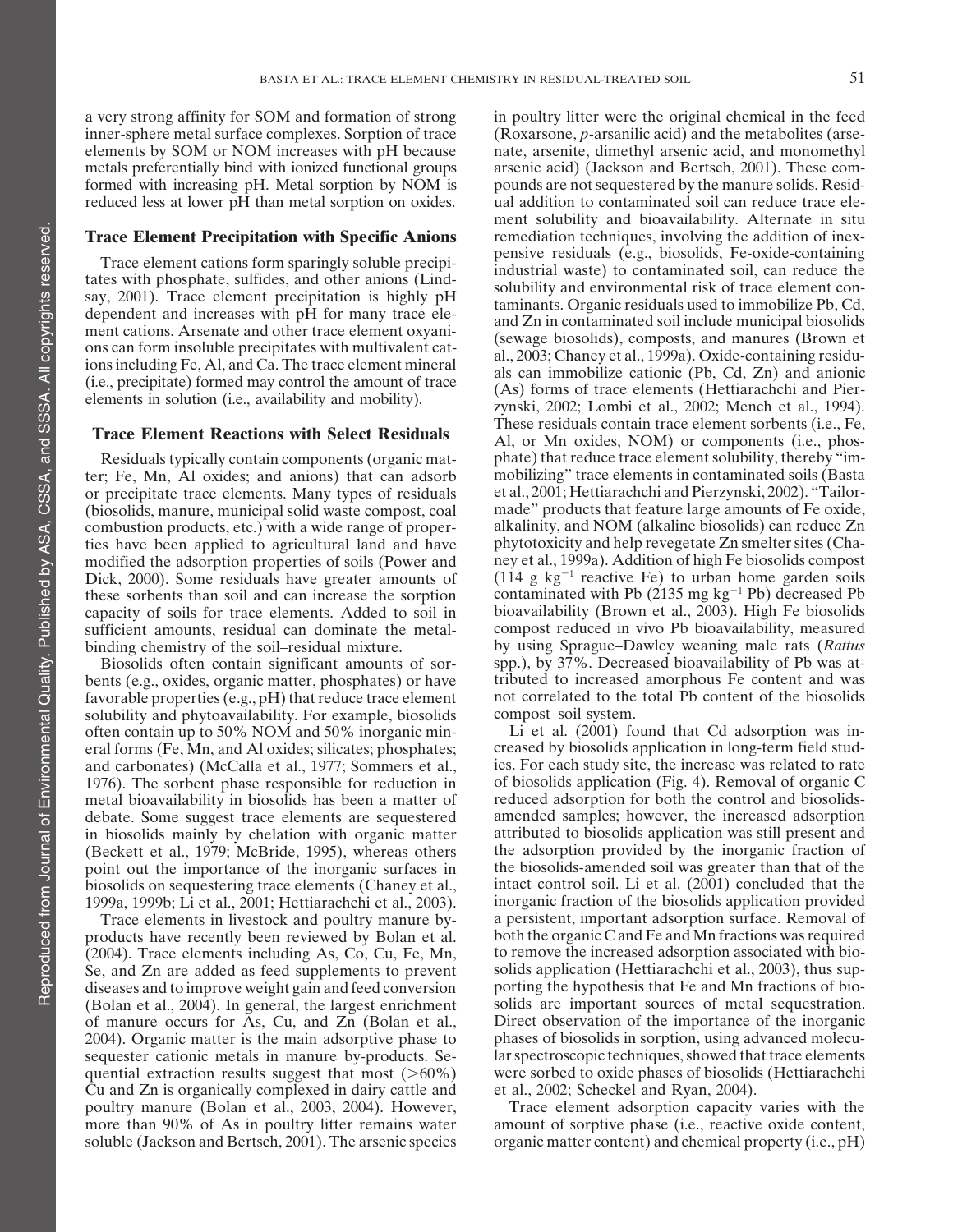

**Fig. 4. Effect of biosolids and organic carbon removal on Cd adsorption isotherms on Miamian silt loam (fine, mixed, active, mesic Oxyaquic** Hapludalfs) at pH 5.5 in 0.01 *M* Ca(NO<sub>3</sub>)<sub>2</sub> solution for (A) soils treated with 0, 90, or 300 Mg ha<sup>-1</sup>, or pure biosolids, and (B) inorganic **fraction of soils treated with 0, 90, or 300 Mg ha**-**1 , or pure biosolids.**

biosolids can produce material with different sorption sume the sorption properties of the residual. capacities. Solubility of several cationic trace elements (e.g., Cd, Pb, Zn) in nonalkaline biosolids is greater than in alkaline biosolids (Sloan and Basta, 1995), and **TRACE ELEMENT PHYTOAVAILABILITY** low metal solubility in high Fe oxide biosolids (Chaney et al., 1999a) showed the expected effect of soil pH and/<br>or sorbent Fe oxide on solubility. However, solubility<br>of select oxyanion trace elements (e.g., Mo) may be<br>greater in alkaline biosolids than nonalkaline biosolids. biosolids (60 mg kg<sup>-1</sup> Mo) to uncontaminated soil Alaquods) soil  $(0.12 \text{ g kg}^{-1})$ .

have greater metal availabilities than loamy or clayey SOM), provided the soils have similar pH values. Simi-<br>larly, residuals with low oxide content and low NOM Caution is recommended when using soil extractants larly, residuals with low oxide content and low NOM Caution is recommended when using soil extractants<br>have low metal sorption capacities and high metal avail-<br>because they only measure metal availability (i.e., soil NOM. Soil–residual mixtures would have intermediate

of the residual. For example, different processing of residual increases, the soil–residual mixture would as-

duce As solubility (Lombi et al., 2002). Brinton and<br>O'Connor (2000) reported that addition of Largo, FL,<br>biosolids (60 mg kg<sup>-1</sup> Mo) to upcontaminated soil has allowed use of the extractant to make reasonable  $(0.1 \text{ mg kg}^{-1} \text{ Mo})$  increased total Mo content but dependence of plant-available nutrients in soil and fertil-The decreased total Mo solubility. The decrease in Mo solubility izer recommendations (Amacher, 1996). One of the re-<br>was attributed to the much higher amorphous  $Fe +$  quirements of a good soil extractant (one where plant was attributed to the much higher amorphous  $Fe_{ox}$  + quirements or a good soil extractant (one where plant  $\Delta$ ) is the Largo biosolids (11.2 g kg<sup>-1</sup>) than the receiv- response is correlated with nutrient extracted by th  $\text{Al}_{\text{ox}}$  in the Largo biosolids (11.2 g kg<sup>-1</sup>) than the receiv-<br>response is correlated with nutrient extracted by the ing Immokalee (sandy, siliceous, hyperthermic Arenic soil test) is that the soil test measures "some or all of the (phyto)available pool" (Bray, 1948). Soil extraction Trace element availability is affected by the sorption methods correlated with plant uptake of trace elements  $\frac{1}{2}$  matrix and properties (e.g. pH salinity) of both the include those based on solutions containing chel capacity and properties (e.g., pH, salinity) of both the include those based on solutions containing chelates,<br>soil and the residual. Sandy soils with low oxide content such as diethylenetriamine pentaacetic acid (DTPA), soils with greater amounts of sorbents (i.e., reactive oxides, ual-treated soils has been reviewed by McLaughlin SOM), provided the soils have similar pH values. Simi- (2002) and Pierzynski (1998).

have low metal sorption capacities and high metal avail-<br>abilities as compared with residuals with high oxide and and residual factors). Plant physiology and rhizosphere abilities as compared with residuals with high oxide and and residual factors). Plant physiology and rhizosphere<br>NOM. Soil–residual mixtures would have intermediate biochemistry can alter the relationship between the exsorption properties between that of the soil and residual tractant and plant tissue concentration. For example, and, perhaps, intermediate availabilities if other proper- rape (*Brassica napus* L.) had a concentration ratio of ties (i.e., pH) were similar. As the loading rate of the plant to soil of 1.7 for Cd, about 10 times greater than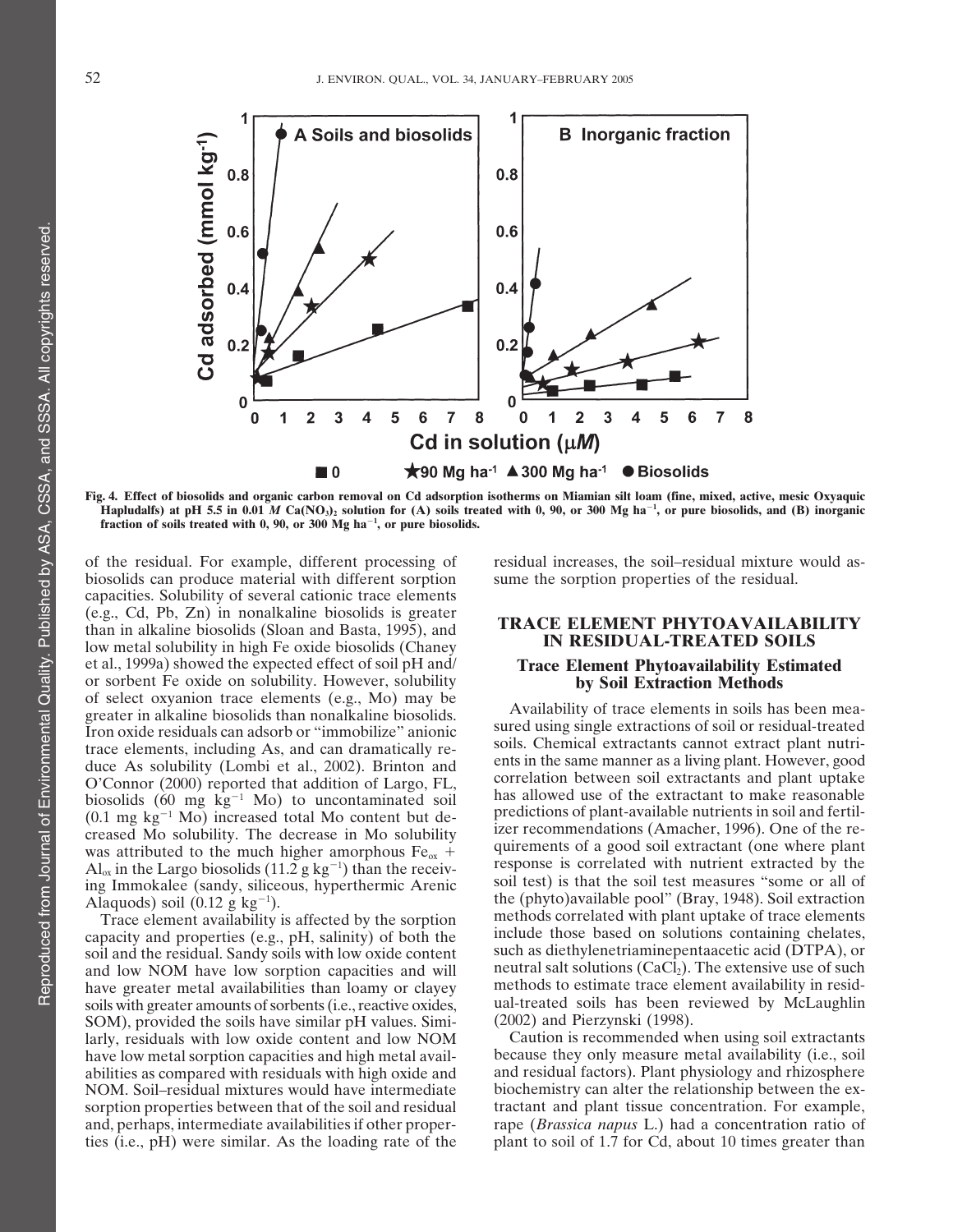ble to recalcitrant forms trapped in mineral lattices. on phytoavailability. Trace elements in soluble or weakly adsorbed pools Plant bioassay is the best method to measure the effect operationally defined fractions: (i) exchangeable, (ii) bound to carbonates, (iii) bound to Fe and Mn oxides,  $(iv)$  bound to organic matter, and  $(v)$  residual. Currently tion method of the Standard Methods Testing Pro-<br>gramme of the European Commission (Rauret et al., gramme of the European Commission (Rauret et al., **The Salt Effect** 1999), fractionate trace elements in soils and residualtreated soils into four operationally defined pools: (i) The salt effect occurs when trace element salts are easily desorbed or dissolved, (ii) bound to Mn and Fe added to soils (metal-spiking studies) to simulate the metal contaminants. Nirel and Morel (1990) discussed some limitations of these procedures. Despite the limitacomponents at targeted phases, for a five-step sequential (high Fe biosolids). bution was minimal ( $\leq 3\%$ ), but reached 12% for the

 $0.5$  *M* Ca(NO<sub>3</sub>)<sub>2</sub> solution (Step 1) to hot, 4 *M* HNO<sub>3</sub> (Step 4). Metals measured in various fractions corre- **The Plateau Effect** sponded to extractability and relative potential bioavailability in soils, not the exact metal geochemical associa- Corey et al. (1981, 1987) proposed that at high resid-

corn (*Zea mays* L.) (CF = 0.18) grown on the same soil Scheckel et al. (2003) showed that the extracting solutreated with biosolids (McBride, 2003). tions used in sequential extraction methods may create Application of residuals to soil can affect phytoavaila-<br>reaction artifacts that do not occur in situ (e.g., field bility by introducing trace elements into the soil and/or state). An eloquent comparison of sequential extraction adsorptive phases causing redistribution of trace ele- and X-ray adsorption spectroscopies showed that Pb ments into different chemical pools or "chemical spe- pyromorphite was formed during the sequential extraccies" that vary in phytoavailability (Alloway and Jackson, tion process. Thus, sequential extraction methods may 1991). Chemical speciation methods involving sequen- not be suitable for Pb speciation in perturbed environtial extraction are used to determine the amount of mental systems (i.e., treated contaminated soils). Secontaminant in specific but operationally defined chemi- quential extraction methods should be used in conjunccal pools. These chemical pools range from water solu- tion with plant bioassays to determine residual effects

are regarded as more available than trace elements in of land application on phytoavailability. Plant uptake strongly adsorbed and occluded forms (Kennedy et al., studies have reported that metals added to soils as a 1997). Most chemical speciation methods are variants constituent of biosolids are less phytoavailable than of Tessier et al. (1979). In Tessier et al. (1979), sequential metal salt added to soil, and metal salt added to soils extraction was used to divide trace elements into five with biosolids are intermediate in phytoavailability (Bell<br>operationally defined fractions: (i) exchangeable, (ii) et al., 1991; Brown et al., 1998; Cunningham et al., 1975b, 1975c; Mahler et al., 1987). From the body of work on plant response in biosolids-amended soils, sevused standardized extraction methods, such as the Com- eral important concepts have evolved. Three of these munity Bureau of Reference (BCR) sequential extrac-<br>tion method of the Standard Methods Testing Pro-<br>and (iii) the soil-plant barrier.

easily desorbed or dissolved, (ii) bound to Mn and Fe added to soils (metal-spiking studies) to simulate the oxides, (iii) bound to organic matter, and (iv) residual.<br>A maior limitation of sequential extraction methods is A major limitation of sequential extraction methods is Greater bioavailability of metal applied as salts than that trace element fractionation into chemical pools is as biosolids has been demonstrated in greenhouse pot as biosolids has been demonstrated in greenhouse pot "operationally defined" and extraction is not perfectly studies (Cunningham et al., 1975a, 1975b, 1975c; Korcak and Fanning, 1985; Logan and Chaney, 1983). Cunning-NH<sub>2</sub>OH(HCl) used to determine trace elements associ-<br>ham et al. (1975a, 1975b, 1975c) showed that metal toxicated with Fe and Mn oxides, but ZnS is not sorbed to ity and phytoavailability in metal-salt-spiked soil was Fe or Mn oxide. Zinc in the operationally defined Fe greater than the same amount of metal in biosolids-<br>oxide fraction may not be in the Fe oxide fraction. It eated soil and that metal salts spiked into biosolids treated soil and that metal salts spiked into biosolids. Acidic NH<sub>2</sub>OH(HCl) will desorb Zn and other metals before addition to the soil were intermediate. Others from numerous soil solid phases, including organic mat-<br>have reported similar findings (Bell et al., 1991; Korcak have reported similar findings (Bell et al., 1991; Korcak ter. Metal desorbed or dissolved during extraction may and Fanning, 1985). Similarly, in a field experiment, be readsorbed by another solid phase. Although these Giordano and Mays (1977) illustrated that plant tissue and other operational problems result in error assigning concentration from salts was greater than from equivametal to specific solid phases, sequential extractions can lent metal application in biosolids or compost (Fig. 5). The be useful in determining potential bioavailability of salt effect has been demonstrated under field conditions metal contaminants. Nirel and Morel (1990) discussed in long-term, biosolids-amended soils as well (Brown et al., 1998). Brown et al. (1998) reported that the Cd contions of sequential extraction methods, Ahnstrom and tent of lettuce (*Lactuca sativa* L.) was 30.4 mg kg<sup>-1</sup> for Parker (1999) reported that reagent specificity and se- Cd salt-treated soil, 9.78 mg kg<sup>-1</sup> for Nu Earth–biosolids lectivity were good, suggesting the dissolution of major freated soil, and 0.50 mg  $kg^{-1}$  for heat-treated biosolids

extraction method applied to soil. They found redistri-<br>bution was minimal  $(\leq 3\%)$ , but reached 12% for the bents (e.g., oxides, NOM) or have favorable properties organic matter fraction of biosolids-amended soil. that reduce trace element solubility and phytoavailabil-Basta and Gradwohl (2000) described a four-step se- ity. For example, biosolids often contain up to 50% NOM quential extraction derived from Tessier et al. (1979). by weight and up to 50% by weight inorganic constit-The strength of the extracting solutions increased from uents (Al, Mn, and Fe oxides, silicates, and carbonates)  $0.5 M \text{ Ca(NO<sub>2</sub>)}$ , solution (Step 1) to hot 4 M HNO<sub>2</sub> that act as sorption materials.

tion (i.e., Fe oxide) in soil or residual-treated soil. ual (e.g., biosolids) application to soil, the metal avail-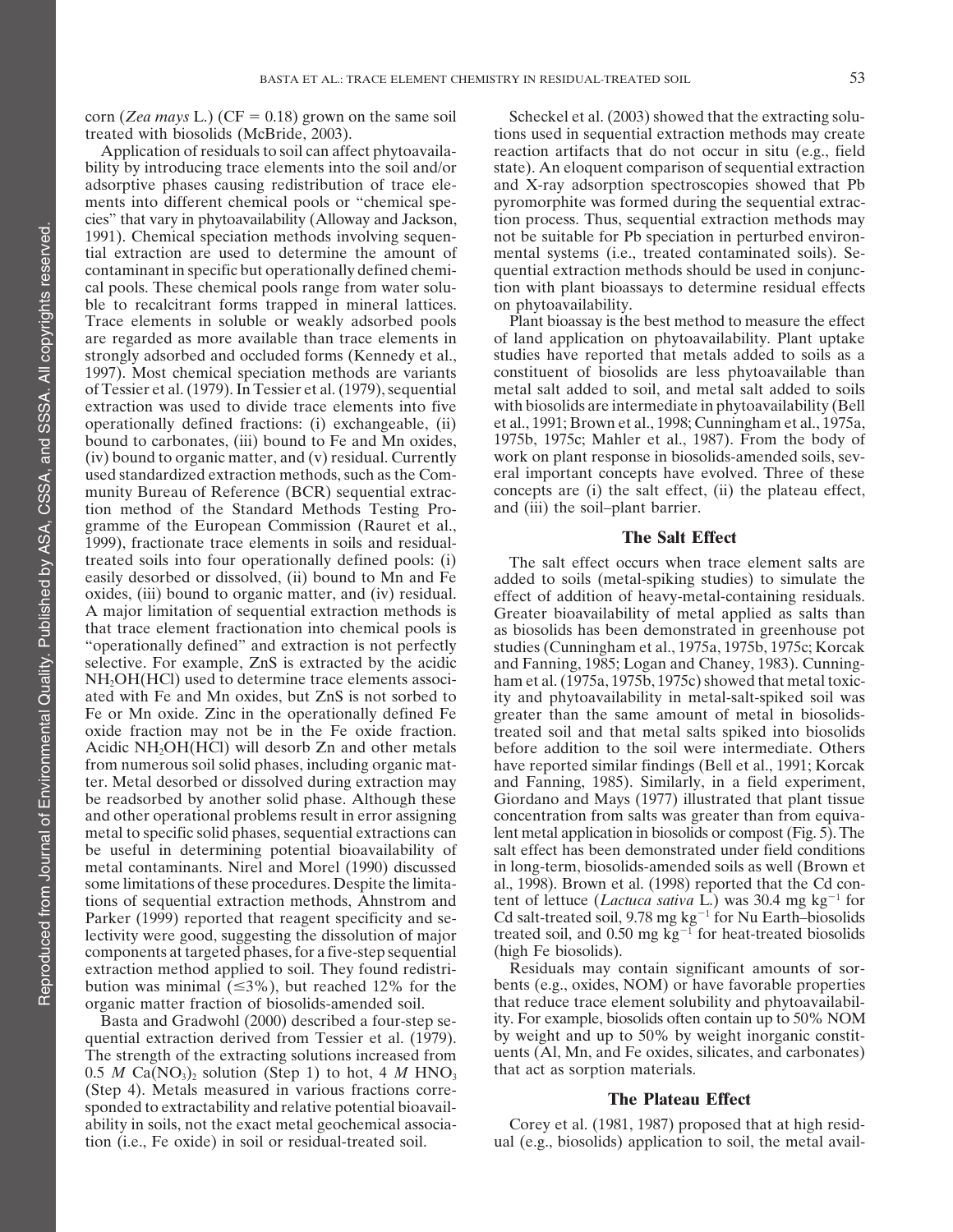

**Fig. 5. Effect of source of Zn addition on plant tissue concentration during a 4-yr field experiment (modified from Giordano and Mays, 1977).**

would show a "plateau" at high residual loadings correpacity of the residual (Fig. 6). That is, as the amount of



Biosolid application, Mg ha-1

**phytoavailability. Heavy metal adsorption capacity follows the trend**  $D > C > B > A$  **(modified from Corey et al., 1987).** 

ability would be a function of the sorption capacity of equal amounts of Cd but unequal amounts of biosolids the residual. Metal availability in residual-treated soils were added. One soil was treated with 17 different bio-1 . sponding to the trace element content and sorption ca-<br>pacity of the residual (Fig. 6). That is, as the amount of was positively correlated with total Cd in biosolids ( $r^2$  = biosolids added to a soil increases, either from increased 0.33) and available Cd in biosolids  $(r^2 = 0.91)$ . These loading rate or continuous application of a rate over results show that trace element phytoavailability wa loading rate or continuous application of a rate over results show that trace element phytoavailability was a time, the soil would become the residual and thus what-<br>function of the Cd concentration in biosolids. Biosolids time, the soil would become the residual and thus what-<br>
ever phytoavailability the residual supported would be with higher Cd concentrations had higher plant uptake ever phytoavailability the residual supported would be with higher Cd concentrations had higher plant uptake the plateau. This phenomenon is clearly apparent in the slopes. This is consistent with Freundlich-type sorption the plateau. This phenomenon is clearly apparent in the slopes. This is consistent with Freundlich-type sorption results of Giordano and Mays (1977) in which the plant processes in soil where solubility and availability in results of Giordano and Mays (1977) in which the plant processes in soil where solubility and availability in-<br>response from the biosolids and compost amendments crease with loading of sorption sites. This work underresponse from the biosolids and compost amendments crease with loading of sorption sites. This work under-<br>exhibited a plateau, while that from equivalent salt addi-<br>scores the importance not only of the residual's sorptio exhibited a plateau, while that from equivalent salt addi-<br>tions was linear (Fig. 5). The concentration of trace<br>elements and sorption capacity of the residual affects<br>thus the relative saturation of this sorption capacity elements and sorption capacity of the residual affects<br>metal availability. Jing and Logan (1992) tested Corey's<br>hypothesis by conducting a greenhouse pot study where Corey et al. (1981, 1987). The plateau has been observed Corey et al. (1981, 1987). The plateau has been observed in field studies. Analysis of data from multiyear field plots in Maryland using orthogonal contrast ANOVA and covariance adjustment for pH among treatments found that the rate<sup>2</sup> term was significant in uptake of Cd, Zn, and Cu by lettuce, tobacco (*Nicotiana tabacum* L.), and soybean [*Glycine max* (L.) Merr.], respectively (Bell et al., 1988; Chaney et al., 1982; Heckman et al., 1987). This indicates that simple linear regression is not appropriate for interpretation of biosolids-applied Zn, Cd, and Cu. When plateau regression was tested on the data, the plateau models converged. The prediction of crop elements from added elements is remarkably different for linear regression vs. plateau regression (Fig. 7). Chang et al. (1987) showed a plateau for Cd in Swiss chard (*Beta vulgaris* L. var. *cicla* L.). Barbarick et al. (1995) showed a plateau response for Cu and Zn but not Ni or Mo for winter wheat (*Triticum aestivum* L.). **Fig. 6. The effect of heavy metal adsorption capacity on heavy metal biosolids-treated soils than Ni or Mo following the abun-**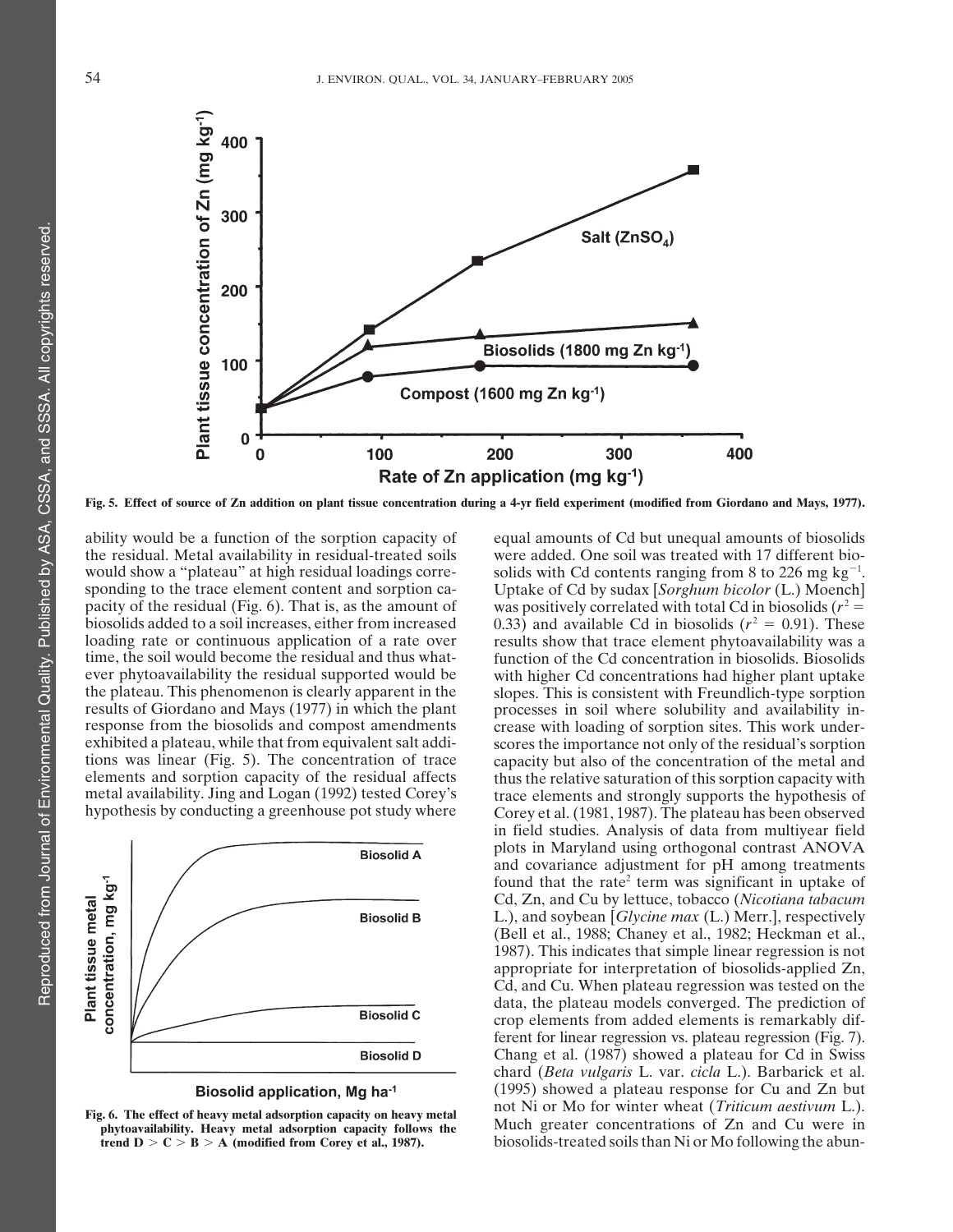



mesic Typic Paleudults) amended with  $0, 56, 112,$  and 224 Mg ha<sup> $-$ 1</sup> of heat-treated biosolids in 1976 (mean for six crop years) analyzed **confidence intervals. Biosolids contained 13.4 mg Cd kg**-**1 1 , and 83 g Fe kg**-

dance of these metals in biosolids of  $Zn$ ,  $Cu > Ni$ , Mo. Co for ruminant livestock. Smaller amounts of Ni and Mo added to soil may have The degree of protection offered by the soil–plant been below the soil concentration required to observe barrier may depend on the plant species. For example, a plateau. rape had a concentration ratio of plant to soil of 1.7 for

Mg of biosolids that had Zn concentrations of 730 to  $10000$  mg kg<sup>-1</sup>. In the Soon et al. (1980) study (three the average concentration of Zn in mg  $kg^{-1}$  was 1400 for the Ca biosolids, 5500 for the Al biosolids, and 2900 species-specific effects on metal phytotoxicity should be<br>for the Fe biosolids. Thus, the high metal concentrations considered when using the soil–plant barrier con for the Fe biosolids. Thus, the high metal concentrations<br>in these biosolids relative to their adsorption would<br>require high application rates before the plateau be-<br>comes apparent.<br>One possible explanation offered by McBr

for the observed plateau is that the plateau may be due  $\frac{mulate}{the}$  follows. to plant physiology, not residual properties (i.e., metal  $\frac{mulate}{the}$  soil–plant barrier) follows. content, sorption capacity, pH). A plateau-like response of plant Cd and Zn vs. soil solution Cd and Zn was **Cadmium Phytoavailability** obtained for radish (*Raphanus sativus* L.) grown on soils<br>with various loading rates of biosolids (Hamon et al.,<br>1999). The authors concluded that plant physiology and<br>not metal bioavailability in soils may be responsible numerous studies have reported higher plant tissue con-<br>extensive research for more than 30 yr. centrations from metal salt than biosolids, suggesting Factors affecting Cd phytoavailability have been re-

## **The Soil–Plant Barrier**

Transmission of trace elements through the food chain is affected by the soil–plant barrier described by Chaney and Giordano (1977); details for several elements are summarized in Logan and Chaney (1983). Processes of soils and plants may limit risk from trace elements in residuals applied to soil. The soil or plant barriers can limit transmission of many metals through the food chain either by soil chemical processes that limit solubility (e.g., soil barrier) or by plant senescence from phytotoxicity (e.g., plant barrier). The soil barrier limits transmission of trace elements, including Ti, Si, Zr, Au, Ag, V, and Hg, that are very insoluble and/or strongly adsorbed to soil or in roots. These elements are less likely to be bioaccumulated in plant shoots to levels that constitute risk to consumers than metals not affected by Fig. 7. Cadmium concentration in leaves of romaine lettuce grown<br>on unlimed (pH 5.6) Christiana fine sandy loam (fine, kaolinitic,<br>mesic Typic Paleudults) amended with 0, 56, 112, and 224 Mg ha<sup>-1</sup><br>of heat-treated biosoli **by linear regression standard error, or plateau regression 95%** levels in the edible parts of plants often considered harmful to consumers. The soil–plant barrier limits transmission of many trace elements through the soil– crop–animal food chain, except Cd, Mo, Se, and possibly

barrier may depend on the plant species. For example, A recent review (McBride, 2003) summarized biosol- Cd, about 10 times greater than corn (CF = 0.18) grown ids studies where an approximate linear relationship, on the same soil treated with biosolids (McBride, 2003). not a plateau, between metal phytoavailability and soil Lettuce has higher Cd uptake slope than rape, but many metal concentration for land-applied biosolids was plants are harmed by about 500 mg  $kg^{-1} Zn$ . Therefore, found. The plateau requires large cumulative applica-<br>the degree of protection provided by the plant barrier plants are harmed by about 500 mg  $kg^{-1} Zn$ . Therefore, found. The plateau requires large cumulative applica-<br>tion of residuals if the metal concentrations are high for Cd will depend on the plant's tolerance of Zn. If tion of residuals if the metal concentrations are high for Cd will depend on the plant's tolerance of Zn. If relative to sorption capacity. The Soon et al. (1980) the plant species has a Cd to Zn ratio of 1:100, the relative to sorption capacity. The Soon et al. (1980) the plant species has a Cd to Zn ratio of 1:100, the manuscript to which McBride (2003) refers added <500 maximum Cd before toxicity would be similar for differmanuscript to which McBride (2003) refers added <500 maximum Cd before toxicity would be similar for differ-<br>Mg of biosolids that had Zn concentrations of 730 to ent crop species regardless of their Cd uptake slope. Differences in plant physiology and rhizosphere biobiosolids were applied during the 4 yr of application), chemistry between different plant species may result in large differences in trace element phytotoxicity. Hence, species-specific effects on metal phytotoxicity should be

One possible explanation offered by McBride (2003) included in soil–residual systems that may accu-<br>In the observed plateau is that the plateau may be due in mulate to levels of concern in plant tissue (e.g., escape

concentration observed at the plateau is not related to ers (Chaney and Ryan, 1994; Chaney et al., 1987, 1999a, source) is required to test this hypothesis. Furthermore, 1999b). Cadmium has been the subject of concern and

that the plant is not responsible for the plateau. cently reviewed (Adriano, 2001; Chaney et al., 1999b;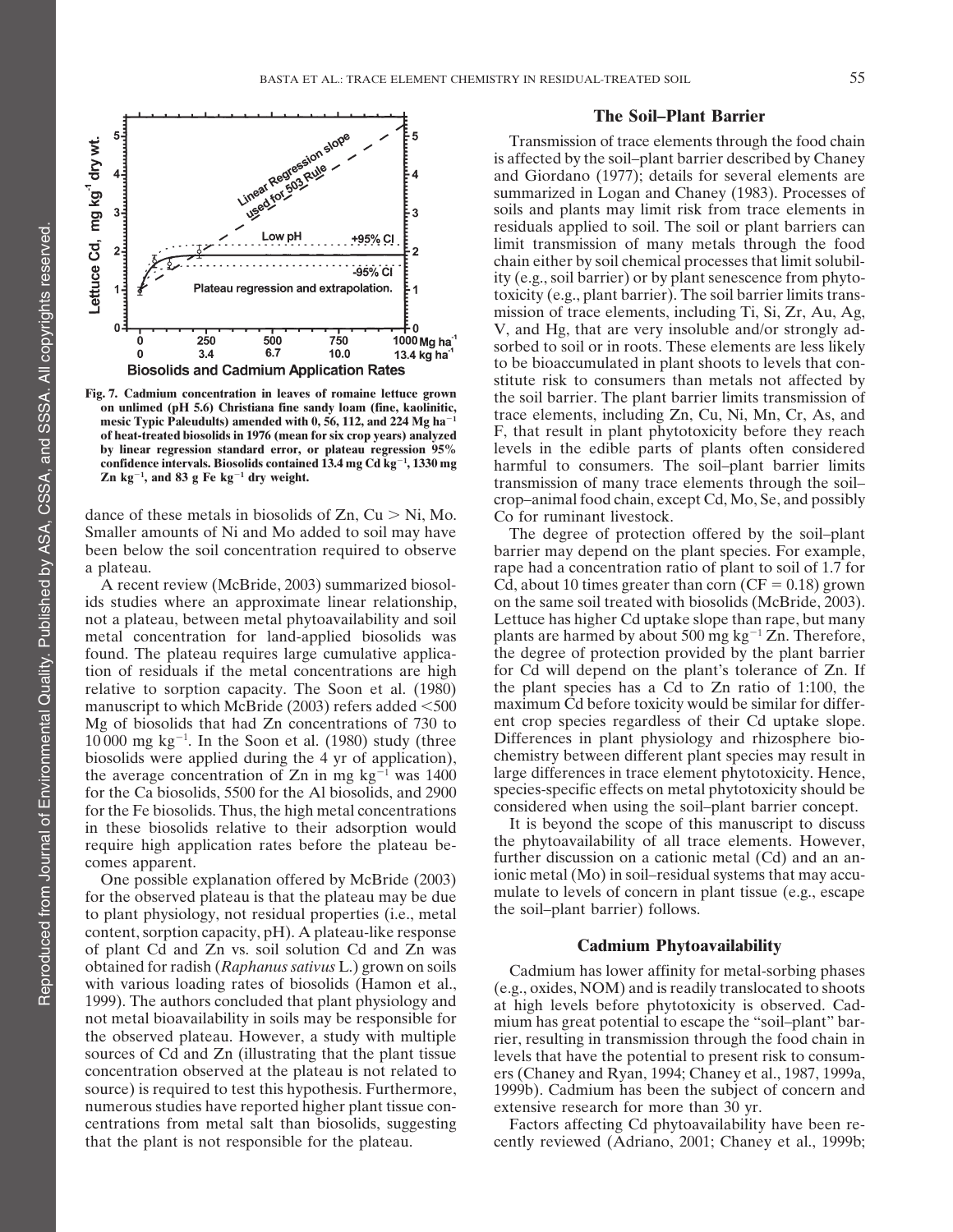

**Fig. 8. Effect of historic biosolids applications on the phytoavailability** increases the risk of molybdenosis. **The Cd concentration in heat-treated biosolids was 13.4 mg kg**-**1** and the Cd concentration in compost was 7.2 mg  $kg^{-1}$ .

Cd uptake, reduce plant yield with low plant Cd levels, effective pretreatment (Stehouwer et al., 2000), many may not constitute Cd risk. For example, the 95th per-<br>
entile Cd content of Pennsylvanian biosolids was only lead in examining potential risk to ruminant livestock that centile Cd content of Pennsylvanian biosolids was only  $I$  $4 \text{ mg} \text{ kg}^{-1}$  (Stehouwer et al., 2000). Further, high Cd solids rich in Fe and Mn, can strongly reduce the phyto-

Cd uptake slopes with increasing cumulative applied rates of Fe-rich biosolids (Kukier et al., 2003) (Fig. 8). Such strong metal sorption by biosolids-amended soils substantially reduces potential Cd uptake and allows metal remediation.

### **Molybdenum Phytoavailability**

Molybdenum has a natural abundance of 3 mg  $kg^{-1}$ in soil and occurs as the molybdate oxyanion in aerobic environments. Residuals that may contain elevated (e.g., above background) Mo include biosolids, coal ash, and some steel wastes. Excessive land application of Mo that results in forage or feed enriched with Mo may increase the risk of molybdenosis, an induced Cu deficiency in ruminants. Some plants, particularly leguminous species, can accumulate large amounts of Mo (as much as 500 mg kg-1 ) showing phytotoxicity symptoms (Kabata-Pendias, 2000). Using Mo-rich forage for ruminant feed

of applied Cd salt to romaine lettuce; soils from long-term, biosolids-<br>
amended, and control soils from plots established in 1976 on Chris-<br>
tina fine sandy loam (fine, kaolinitic, mesic Typic Paleudults). Soils<br>
with pH and mainly associated with Fe oxides in soil (Kabata-Pendias, 2000). Soils and/or residuals with high Fe oxide will adsorb molybdate and decrease Mo phytoavailability. Conversely, soil-residual systems with high pH and/ Kabata-Pendias, 2000; McLaughlin, 2002). Soil proper-<br>
ity. Conversely, soil-residual systems with high pH and/<br>
ties that affect Cd obutyboavailability, soil solution speciation<br>
ity. Britton and O'Connor (2003) determin

residuals is very important because Zn competes with<br>Cd uptake by most plants. For most biosolids, manures,<br>and hy-products Zn is present at 100-fold the level of and low tissue Cu to Mo ratios in red clover (*Trifolium* and by-products, Zn is present at 100-fold the level of and low tissue Cu to Mo ratios in red clover (*Trifolium*<br>Cd or greater: co-contaminating Zn can inhibit plant *pratense* L.) (McBride et al., 2000). Similarly, a stu Cd or greater; co-contaminating Zn can inhibit plant *pratense* L.) (McBride et al., 2000). Similarly, a study<br>Cd untake reduce plant yield with low plant Cd levels conducted using soybean showed high Mo accumulation  $(>10$  mg  $kg^{-1}$ and reduce the bioavailability of crop Cd to animals. If  $(>10 \text{ mg kg}^{-1})$  in soybean grain grown on biosolids-<br>soil amendments contain Cd without Zn, they constitute amended soils (O'Connor et al., 2001b) on 29 field soils ments should not be applied to cropland. Because of ids-amended soil showed little to no increase in stover effective pretreatment (Stehouwer et al., 2000), many Mo concentration on soils with pH 7.0 to 7.3, even at U.S. biosolids are low in Cd and Cd to Zn ratio and  $\qquad$  high soil Mo loading rates (>18 kg ha<sup>-1</sup>) (O'Connor et

consumed crops grown on soils amended with high Mo<br>alkaline biosolids, O'Connor et al. (2001a) evaluated adsorption by biosolids-amended soils, especially bio-<br>solids rich in Fe and Mn, can strongly reduce the phyto-<br>the many factors that increase or decrease risk from availability of amended soil Cd. Recently completed pot biosolids Mo. In particular, they argued that it was inaptests of lettuce uptake of Cd from long-term, biosolids- propriate to model the case in which cattle were fed amended, and control field plot soils showed much lower only red clover for the whole year because cattle are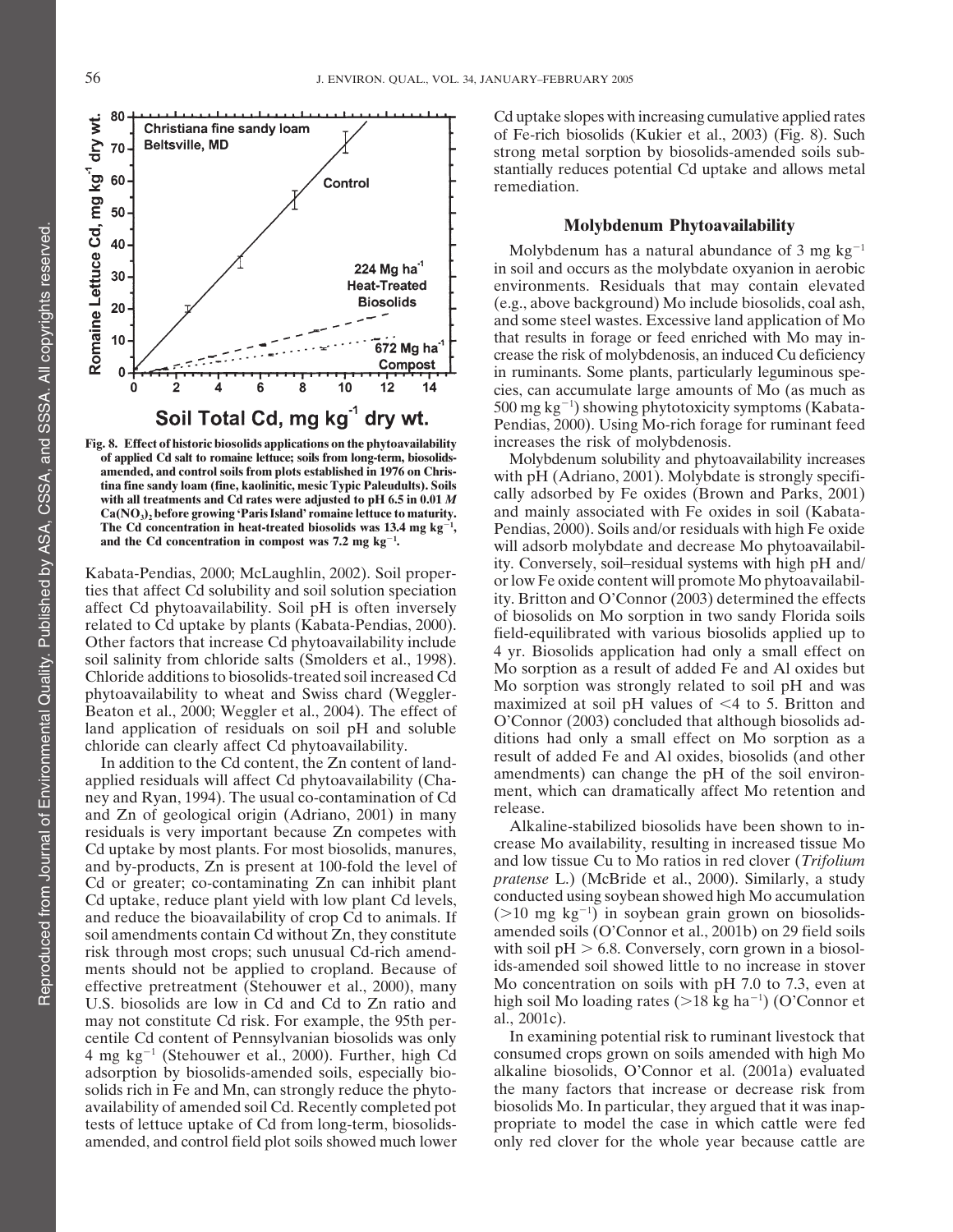fertilizer rates reduces the probability that high crop Mo would be attained and livestock producers know about and manage to prevent Cu deficiency. Interestingly, the bioavailability of Cu in forages is strongly increased by drying to make hay rather than feeding fresh forages. By balancing the many factors involved, O'Connor et al. (2001a) recommended that a revised O'Connor et al. (2001a) recommended that a revised<br>limit of 40 mg Mo kg<sup>-1</sup> be set by the USEPA.<br>**‡ USEPA (1993a, 1993b).** 

# **TRACE ELEMENT BIOAVAILABILITY**

and proper functioning of natural resource ecosystems.<br>Land application of biosolids (Basta 2000) and other *ing Levels* (Eco-SSL) (USEPA, 2003a). Eco-SSL should Land application of biosolids (Basta, 2000) and other *ing Levels* (Eco-SSL) (USEPA, 2003a). Eco-SSL should residuals (Power and Dick 2000) may be beneficial to be used in Step 2 (screening level) of ERAGS. The

formulation (Step 3), study design and data quality ob- Eco-SSL document. jectives (Step 4), verification field sampling design (Step Based on Table 1, it appears that there is great varia-5), site investigation and data analysis (Step 6), risk tion in the values for metal levels in soils provided by

fed a mixture of legume and grass forages and grains.<br>
In addition, if the worst-case alkaline condition occurs,<br>
Mo will leach from the root zone. Application at low<br>
Mo will leach from the root zone. Application at low

| <b>Metal</b> | Eco-SSL+          |                   |                                                         |
|--------------|-------------------|-------------------|---------------------------------------------------------|
|              | <b>Plant</b>      | Soil invertebrate | <b>Cumulative pollutant levels,</b><br>CFR Part $503$ : |
|              |                   |                   |                                                         |
| Cu           | pending           | pending $(61)\$   | 670                                                     |
| Zn           | pending $(190)$ § | pending $(120)$ § | 1250                                                    |
| As           | pending $(41)\$   | pending           | 18                                                      |
| Ph           | 110               | 1700              | 134                                                     |

**§ Values in parentheses are Eco-SSL values of earlier drafts still under con-**

**sideration.**

**AND ECOLOGICAL RISK IN** characterization (Step 7), and risk management (Step **RESIDUAL-TREATED SOIL** 8) (USEPA, 1997).

Healthy soil systems are essential for crop production As part of USEPA ERA, the USEPA recently pub-<br>
dependence for Developing Ecological Soil Screen-<br>
dependence of the Guidance for Developing Ecological Soil Screenresiduals (Power and Dick, 2000) may be beneficial to<br>
be used in Step 2 (screening level) of ERAGS. The<br>
respective to the used in Step 2 (serel in Step 2 (serel in Step 2 (serel in Step 2 (serel of solid quality. However

sessment (USEPA, 1998) and the *Ecological Risk As*-<br>sessment Guidance for Superfund (ERAGS) (USEPA, V, and Zn). Recently, the USEPA listed Eco-SSL values<br>1997). In these documents, ecological risk assessment for nine cont a result of exposure to one or more stressors" (USEPA, four ecological receptors of concern: mammals, birds, 1992). The primary audience for USEPA ERA docu- plants, and soil invertebrates. Eco-SSL values were not mentation is risk assessors and managers conducting an derived for reptiles, amphibians, soil microbes, or soil<br>ecological risk assessment at contaminated sites (i.e., microbial processes (USEPA, 2003a). Thus, Eco-SSL ecological risk assessment at contaminated sites (i.e., microbial processes (USEPA, 2003a). Thus, Eco-SSL<br>Superfund sites). The USEPA ERA is an eight-step, values may not be protective for these ecological recep-Superfund sites). The USEPA ERA is an eight-step, values may not be protective for these ecological receptiered process: screening levels (Steps 1 and 2), problem tors. Two external peer reviews were conducted on the tors. Two external peer reviews were conducted on the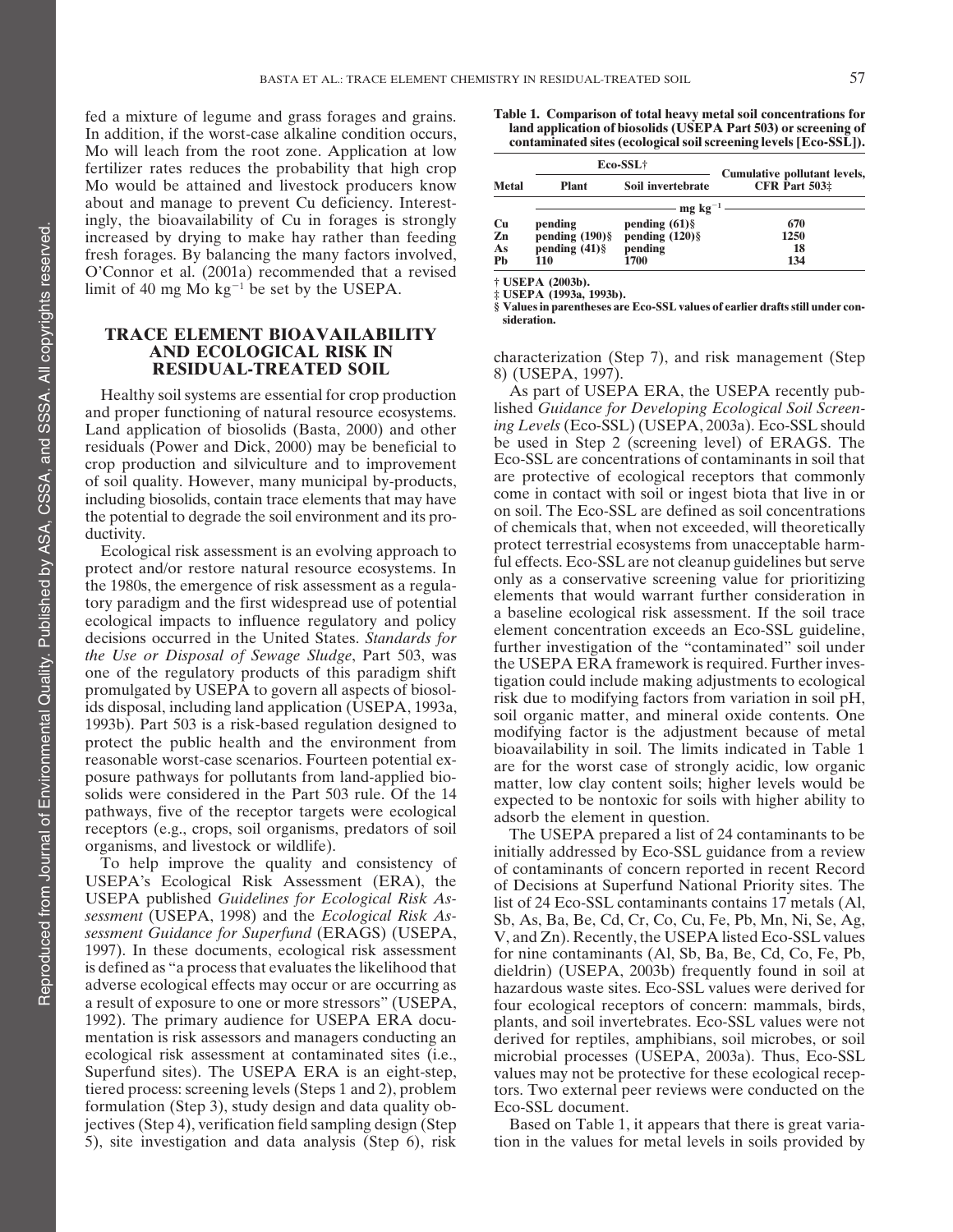the USEPA for the protection of human and ecological to trace element stress than soil animals or plants growpollutant levels exceed USEPA Eco-SSL values for sev- to soil acidity factors, that high-quality biosolids may with biosolids. If they were, soils that contain contami-<br>McGrath (2002) provided an excellent review of bionant levels above the Eco-SSL levels but below the Part availability of trace elements to soil microbes. Further 503 cumulative pollutant level (Cu, Zn, Pb, As) would research is needed on the effect of metal addition to require further investigation to determine the level of soils via land application of residuals. ecological risk on biosolids-treated soil.

In part, the difference between Part 503 and Eco-SSL regulatory approaches is that the very conservative Eco-<br> **LONG-TERM REACTIONS AND**<br>
SSI values were derived from studies where soil chemis. **ENVIRONMENTAL FATE** SSL values were derived from studies where soil chemis-<br> **ENVIRONMENTAL FATE**<br> **OF TRACE ELEMENTS IN** try conditions (e.g., low soil pH and low organic matter **OF TRACE ELEMENTS IN**<br>**RESIDUAL-AMENDED SOILS** content) produced relatively high bioavailability of metals, including data from studies where metal salts were Trace elements do not degrade in soil, and many are

adsorption in soil and residual-treated soil, discussed (Sparks, 2003).<br>earlier, will control solubility and availability of contam- Most studies worm (Conder et al., 2001). Residual treatments in-<br>cluded lime-stabilized municipal biosolids, rock phos-<br>The ability. cluded lime-stabilized municipal biosolids, rock phos-<br>
phate, and anaerobically digested municipal biosolids. Analy availability depends on the fate of the sequestered metin the smelter soil, although rock phosphate amendment

and important biological processes (organic residue re-

receptors exposed to metals in soils. The USEPA regu- ing in the same soils" (Giller et al., 1998). Additional lations governing land-application biosolids cumulative research noted that rhizobia are inherently sensitive eral metals in Table 1. The USEPA Eco-SSL guidelines stimulate growth of these species (Ibekwe et al., 1997a, do not apply to soils treated with biosolids. The USEPA 1997b), and that white clover was more sensitive to Cd ERA guidelines (USEPA, 1998, 2003a, 2003b) are used and Zn than was the rhizobium for white clover (Ibekwe to investigate ecological risk at contaminated sites (e.g., et al., 1998). Additional information on the toxicity of Superfund sites) and are not applicable to land treated biosolids-borne metals to soil microbes is needed. research is needed on the effect of metal addition to

used to spike exposure media. Part 503 regulatory metal considered persistent toxins. The risk to human and limits were derived from field experiments where the ecosystem health from land application of persistent metal source was biosolids and thus includes bioavail-<br>toxins in residuals depends on solubility and bioavailmetal source was biosolids and thus includes bioavail-<br>ability. It is well known that bioavailability of metal ability of these contaminants in the residual-treated soil. ability. It is well known that bioavailability of metal ability of these contaminants in the residual-treated soil.<br>applied as salts in greenhouse pot studies are much Chemical reactions between the trace element and the applied as salts in greenhouse pot studies are much<br>greater than metals applied with biosolids (Cunningham soil and residual matrices determine their solubility and greater than metals applied with biosolids (Cunningham soil and residual matrices determine their solubility and<br>et al., 1975a, 1975b, 1975c; Korcak and Fanning, 1985; bioavailability. Chemical reactions are temporal—some et al., 1975a, 1975b, 1975c; Korcak and Fanning, 1985; bioavailability. Chemical reactions are temporal—some reactions occur in seconds to days, while much slower Soil chemical processes that control trace element reactions occur over a timescale of months to years

Most studies have reported the short-term  $( $5 \text{ yr}$ )$ inants to soil organisms. Most ecosystem risk is associ-<br>ated with trace elements that are biologically available<br>the long-term effects of residuals on trace element addithe long-term effects of residuals on trace element addifor absorption to the ecological receptors (e.g., plants, tions to soil. Most of these studies have focused on soil invertebrates, etc.). Several cationic trace elements, the long-term fate of trace elements land-applied with in water soluble and ion exchangeable forms, are avail-<br>biosolids. The trace element content of biosolids i in water soluble and ion exchangeable forms, are avail-<br>able to plants (Basta and Gradwohl, 2000; McLaughlin, than background soil, and USEPA regulations allow able to plants (Basta and Gradwohl, 2000; McLaughlin, than background soil, and USEPA regulations allow<br>2002) and soil invertebrates (Conder et al., 2001; Lanno, accumulation of several metals to 100 times their back-2002) and soil invertebrates (Conder et al., 2001; Lanno, accumulation of several metals to 100 times their back-<br>2003; Peijnenburg, 2002). Sorption to oxide and organic ground concentration in soil. Although USEPA limits ground concentration in soil. Although USEPA limits matter in soil was found to greatly affect metal (Pb, As, are risk-based, scientific concerns regarding long-term<br>Cd, Zn) bioavailability to lettuce (Dayton, 2003) and chemical reactions and risks posed by trace elements chemical reactions and risks posed by trace elements earthworms (*Eisenia fetida*) (Bradham, 2002). Residuals have been raised (McBride, 1995). Uncertainties exist have been used to remediate contaminated soil and re-<br>have been used to remediate contaminated soil and re-<br>in have been used to remediate contaminated soil and re-<br>store ecosystem function (Chaney et al., 1999a). The ef-<br>complexes that bind metal and in the effect of slower. store ecosystem function (Chaney et al., 1999a). The ef-<br>fect of residual treatments on soil contaminated by Zn, long-term reactions between metals adsorbed to inorfor long-term reactions between metals adsorbed to inor-Cd, and Pb was evaluated by bioassay using the earth- ganic oxide surfaces in soil on metal solubility and bio-

phate, and anaerobically digested municipal biosolids. availability depends on the fate of the sequestered met-<br>Biosolids containing lime were the only remediation al's solid phase. If the trace element is sequestered by Biosolids containing lime were the only remediation al's solid phase. If the trace element is sequestered by treatment to successfully immobilize lethal levels of Zn biosolids NOM, slow organic mineralization reactions biosolids NOM, slow organic mineralization reactions of biosolids NOM could release adsorbed metal into did reduce toxicity slightly. Trace elements extracted soil solution, thereby increasing metal bioavailability from soil using 0.1 *M* Ca(NO<sub>3</sub>)<sub>2</sub> were strongly correlated (McBride, 1995). Other research findings suggest that with ecotoxicity (Conder et al., 2001). trace elements are not predominately sequestered by<br>The effect of residual application on organism health biosolids NOM (Brown et al., 1998; Chanev et al., 1999a; biosolids NOM (Brown et al., 1998; Chaney et al., 1999a; Mahler et al., 1987). Recent research findings showed cycling, nitrogen fixation, respiration) is a concern. A the importance of the oxide phases of biosolids on the recent review of toxicity of trace elements to micro- adsorption of trace elements (Hettiarachchi et al., 2002, organisms and microbial processes in agricultural soil 2003; Li et al., 2001). Trace elements sequestered to oxide concludes that microorganisms are "far more sensitive surfaces will probably remain sequestered longer than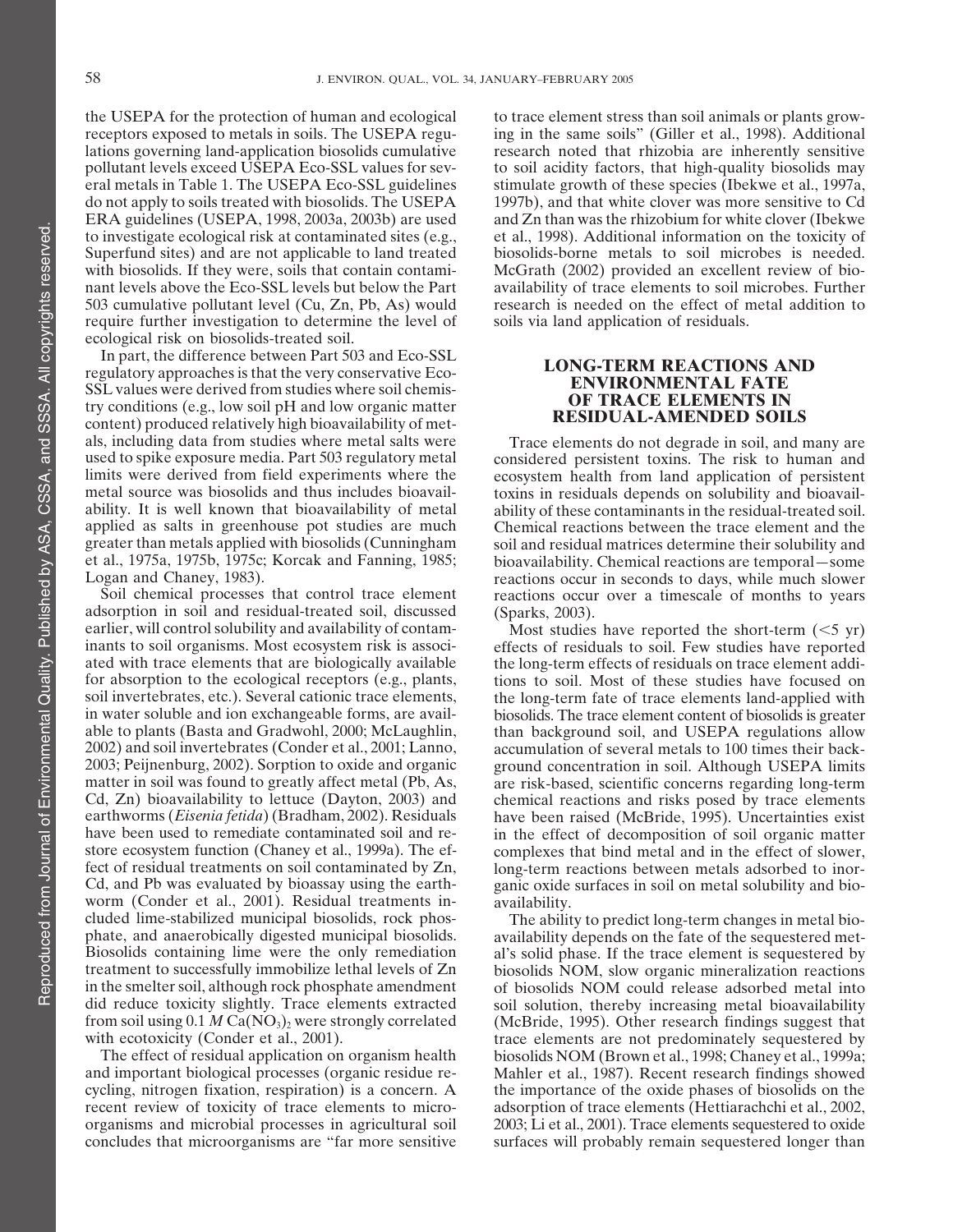metal complexed by biosolids NOM. Long-term studies ated a large body of information on benefits and where the organic matter of the biosolids-amended soils environmental impacts associated with land applihas declined to a level equivalent to the control soils cation of biosolids and other residuals (Basta, 2000; illustrate that the changes in chemistry and phytoavaila- National Research Council, 1996; Power and Dick, bility of metals caused by biosolids application are unal- 2000). Results from these studies have shown that tered by decomposition of the added organic matter trace element solubility and availability in land- (Brown et al., 1998; Mahler et al., 1987). This result applied residuals is governed by fundamental chemiimplies that an inorganic or a very recalcitrant organic cal reactions between metal constituents and soil phase is responsible for the biosolids-induced reductions and residual components. Sorption is an important in phytoavailability.  $\blacksquare$ 

Zinc fertilizer additions to soil show maximum avail- elements between solution and solid phases in soils. ability immediately after application to soil followed by Iron, aluminum, and manganese oxide soil minerals decreases in Zn availability (Logan and Chaney, 1983). are important sinks for trace elements in soil and This phenomenon is referred to as "metal reversion." residual-amended soils. Trace element cations sorb Several studies have documented long-term changes to soil organic matter (SOM) and other forms of  $(>10 \text{ yr})$  in metal availability after termination of biosol- humified NOM. Trace element cations form sparids application (Basta, 2000; Bell et al., 1991; Brown et ingly soluble phosphates, sulfides, and precipitates<br>al., 1998; Chang et al., 1987; McBride, 1995; McGrath with other anions in soil–residual systems. Metal al., 1998; Chang et al., 1987; McBride, 1995; McGrath and Cegarra, 1992; Sloan et al., 1997; Stuckenberg et sorption and many metal precipitation processes al., 1993). In general, results from these studies showed are highly pH dependent. Sorption of metal cations that trace element availability remains constant, neither increases with pH. The pH of the soil–residual sysincreasing nor decreasing after application of biosolids tem is often the most important chemical property ceased, as long as the soil pH remains relatively con- governing sorption and precipitation of trace elestant. Phytotoxicity has been noted on old sites that ments.<br>
received biosolids approximately 50 yr ago, but these • Key concepts that describe phytoavailability of received biosolids approximately 50 yr ago, but these • Key concepts that describe phytoavailability of toxicities may be due to high metal content of land-<br>trace elements in residual-treated soil are (i) the toxicities may be due to high metal content of land-<br>
trace elements in residual-treated soil are (i) the<br>
soil-plant barrier, (ii) the plateau effect, and (iii) applied biosolids (Marks et al., 1980). Improvements in soil–plant barrier, (ii) the plateau effect, and (iii) the plateau effect, and (iii) or the salt effect. Application of residuals to soil afpretreatment processes over the last two decades have the salt effect. Application of residuals to soil af-<br>dramatically decreased the trace element content of bio-<br>fects phytoavailability by introducing trace eledramatically decreased the trace element content of bio-<br>solids Research on the long-term fate of trace elements ments into the soil and/or redistributing trace elesolids. Research on the long-term fate of trace elements

metal availability. For example, changes in cropping extraction methods are available to access changes<br>system or crop rotation can affect soil properties (i.e... in trace element availability in soils treated with system or crop rotation can affect soil properties (i.e., in trace element availability in soils treated with nH) that have a great influence on trace element avail-<br>residuals. Application of metal-enriched residuals pH) that have a great influence on trace element avail-<br>ability Cropping systems can affect soil properties that (i.e., biosolids, manure) increases trace element solability. Cropping systems can affect soil properties that (i.e., biosolids, manure) increases trace element sol-<br>affect trace element availability Long-term (>30 yr) ubility and availability in soil. Increases in availabil affect trace element availability. Long-term  $(>30 \text{ yr})$  ubility and availability in soil. Increases in availabil-<br>crop rotations affected the metal adsorption maxima of ity are a function of residual type and metal loadi two soils at different experimental stations in Iowa<br>(Basta and Tabatabai 1992a) Soil under continuous (i.e., biosolids, manure) increase extractability and (Basta and Tabatabai, 1992a). Soil under continuous (i.e., biosolids, manure) increase extractability and corn rotation had lower (approximately 15 to 20% lower) plant uptake. Transmission of trace elements through corn rotation had lower (approximately 15 to 20% lower) plant uptake. Transmission of trace elements through  $Cd$   $Cu$  and Ph adsorption maxima than the same soil the food chain is limited by the soil-plant barrier Cd, Cu, and Pb adsorption maxima than the same soil the food chain is limited by the soil–plant barrier<br>type under corn–soybean or corn–oat (Avena sativa L)–<br>(Chaney and Giordano, 1977). The barrier limits

rectly related to sorption capacity of residuals and soil. Soil pH, Fe and Mn oxides, and NOM are very ability.

- land-applied with residuals is still needed.<br>
Changes in land management over time can affect phytoavailability (Alloway and Jackson, 1991). Soil Changes in land management over time can affect phytoavailability (Alloway and Jackson, 1991). Soil<br>
etal availability. For example, changes in cropping extraction methods are available to access changes type under corn-soybean or corn-oat (*Avena sativa* L.)— (Chaney and Giordano, 1977). The barrier limits<br>alfalfa (*Medicago sativa* L.)—alfalfa crop rotations (Basta transmission of metal through the food chain either<br>and hypothesis was tested and confirmed by Jing and **THE EFFECT OF RESIDUALS ON** Logan (1992). Metal bioavailability studies should **AVAILABILITY—WHAT WE KNOW** be based on residual addition to soil and not based on spiking studies where trace element salts are • Solubility and availability of trace elements are di-<br>rectly related to sorption capacity of residuals and<br>metal salts overestimates trace element bioavail
	- important factors controlling metal solubility in Oxide mineral surfaces are important to determine these systems. Many scientific studies have gener- the long-term environmental fate and bioavailabil-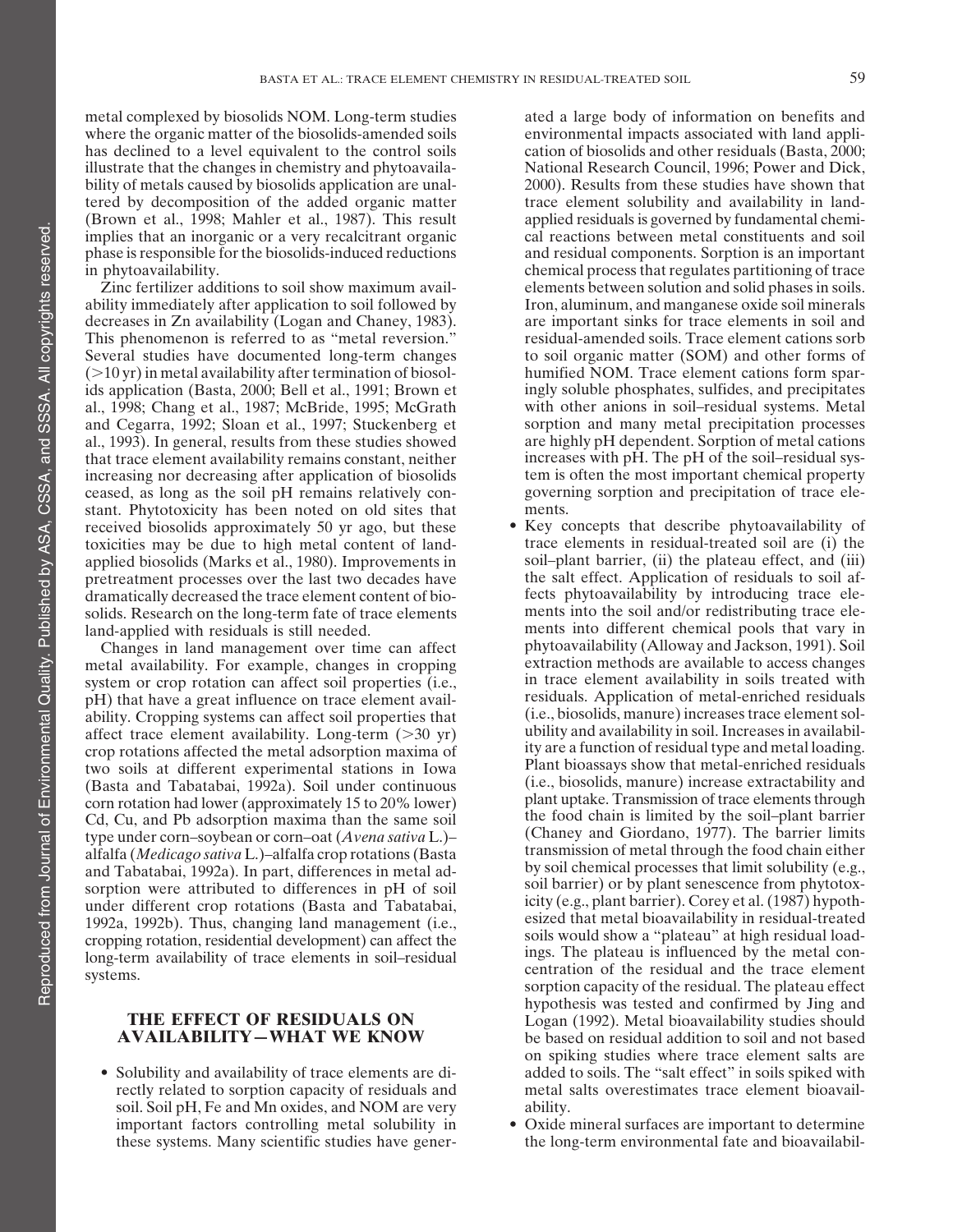ity of trace elements in residual-treated soils. Trace elements in residual and residual-treated soils. Inelements do not degrade in soil and many are con- formation is needed on the molecular level regardsidered persistent toxins. The risk to human and ing trace element sequestration to answer many ecosystem health from land application of metals long-term environmental fate questions (Ryan et in residuals depends on solubility and availability al., 2004). of these contaminants in the residual-treated soil. <br>• Research a wider array of residuals or conduct "re-<br>Uncertainties remain regarding the effect of de-<br>sidual-specific" research. Most research on land ap-Uncertainties remain regarding the effect of desurfaces will probably remain sequestered longer

- with land application of trace elements is a function of their availability in the residual, which is depen- **ACKNOWLEDGMENTS** dent on trace element solubility and trace element<br>retention capacity of the residual or soil-residual<br>system. Thus, a fundamental understanding of these<br>relationships is required to move past limits based<br>relationships is on total metal content or cumulative metal loading.<br>
Trace element loading limits developed for biosol-<br>
ids probably will not be transferable to other residu-<br>
als with very different chemical properties and be-<br>
havior.<br>
- ceptors in soil ecosystems, including the ability of<br>residuals to reduce or eliminate ecotoxicity in heavy-<br>metal-contaminated soils. The effect of residual ap-<br>plication on organism health and important biologi-<br>plication cal processes (organic residue recycling, nitrogen SSSA, Madison, WI.<br>
fixation, respiration) is a growing concern, We know Barbarick, K.A., J.A. Ippolito, and D.G. Westfall. 1995. Biosolids fixation, respiration) is a growing concern. We know<br>very little regarding the effect of residuals on eco-<br>logical receptors in soil ecosystems or of the ability<br>of residuals to reduce or eliminate ecotoxicity in<br>the abili
- Research the long-term environmental fate focused<br>on predicting the long-term bioavailability of trace<br>bioavailability in smelter-contaminated soils by a sequential extrac-<br>bioavailability in smelter-contaminated soils b elements in residual-amended soils. The Council tion procedure. J. Soil Contam. 9:149–164.<br>
for Science and Technology (1980) reported that Basta, N.T., R. Gradwohl, K.L. Snethen, and J.L. Schroder. 2001. long-term availability of Cd and Zn in biosolids-<br>treated soil was indeterminate. A great deal of<br>progress has been made in advancing our under-<br>pasta, N.T., and M.A. Tabatabai. 1992a. Effect of cropping systems residual-treated soils in the last 20+ years. How-<br>
ever, uncertainty in the environmental fate of trace<br>
elements remains, and several important issues re-<br>
main "indeterminate." Environmental chemistry has<br>
associated by seen great advances in analytical instrumentation elements. Water Pollut. Control (Maidstone, UK) 78:419–445.<br>
Hell, P.F., C.A. Adamu, C.L. Mulchi, M. McIntosh, and R.L. Chaney. that allows molecular-based spectroscopic studies.<br>
Application of advanced spectroscopic methods<br>
and P.E., C.A. Adamu, C.L. Mulchi, M. McIntosh, and R.L. Chaney.<br>
1988. Residual effects of land applied municipal sludge o

composition of organic matter complexes and the plication of residuals has been on land application effect of long-term reactions of metals adsorbed to of biosolids. Land application of municipal, indusinorganic oxide surfaces on metal solubility and trial, and agricultural wastes will continue to grow availability. Trace elements sequestered to oxide because of economic and societal benefits. Resurfaces will probably remain sequestered longer search on many residuals is limited or nonexistent than metal complexed by organic matter. and may prevent development of guidelines that allow land application of these materials. Research **RESEARCH NEEDS TO ADVANCE** and guidelines used for biosolids will not be trans-<br> **OUR UNDERSTANDING** cal properties and behavior. In fact, fundamental • Determine sorbent properties and relative trace<br>
element retention capacities of residuals and residuals and residual<br>
ual-treated soils for establishment of risk-based<br>
trace element loading limits. The risk associated<br>

- 
- Determine the effect of residuals on ecological re-<br>
centors in soil ecosystems including the ability of cadmium. Soil Sci. Soc. Am. J. 63:1650–1658.
	-
	- Sparks (ed.) Methods of soil analysis. Part 3. SSSA Book Ser. 5.
	-
	- municipal by-products. p. 481–504. *In* J.F. Power and W.A. Dick heavy-metal-contaminated soils. (ed.) Land application of agricultural, industrial, and municipal by-<br>  $\frac{1}{2}$  Pesearch the long-term environmental foto focused products. SSSA Book Ser. 6. SSSA, Madison, WI.
		-
	- for Science and Technology (1980) reported that Basta, N.T., R. Gradwohl, K.L. Snethen, and J.L. Schroder. 2001.<br>
	Iong-term availability of Cd and Zn in biosolids-<br>
	Chemical immobilization of lead, zinc, and cadmium in sme
	- standing of the long-term fate of trace elements in on adsorption of metals by soils. I. Single-metal adsorption. Soil<br>residual-treated soils in the last  $20+$  years How-<br>Sci. 153:108-114.
		-
		- sewage sludge onto farmland: The scope of the problems of toxic elements. Water Pollut. Control (Maidstone, UK) 78:419-445.
		-
		- Bell, P.F., B.R. James, and R.L. Chaney. 1991. Heavy metal extract-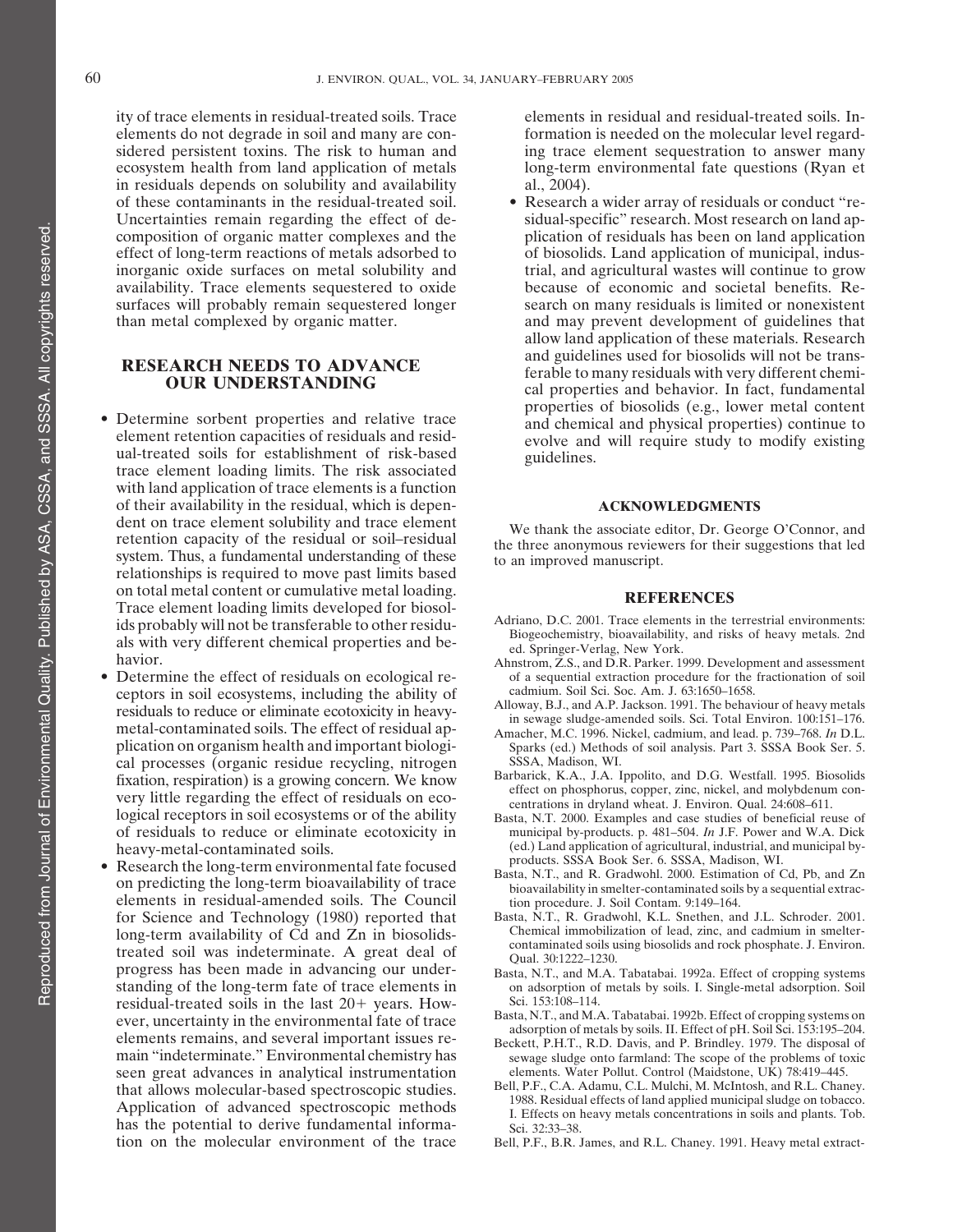- Bolan, N.S., D.C. Adriano, and S. Mahimairaja. 2004. Distribution and bioavailability of trace elements in livestock and poultry ma-
- Bolan, N.S., M.A. Khan, D.C. Donaldson, D.C. Adriano, and C. sludge. J. Environ. Qual. 4:455–460.<br>Matthew. 2003. Distribution and bioavailability of copper in a farm Dayton, E.A. 2003. Relative contribution
- 
- 
- Brinton, S.R., and G.A. O'Connor. 2000. Factors affecting molybdenum sorption in soils: Potential biosolids effects. Soil Crop Sci. Giller, K.E., E. Witter, and S.P. McGrath. 1998. Toxicity of heavy<br>Soc. Florida Proc. 59:117–123. Toxicity of heavy metals to microorganisms and microbial
- Britton, S.R., and G.A. O'Connor. 2003. Sorption of molybdenum in soils field-equilibrated with biosolids. Commun. Soil Sci. Plant Giordano, P.M., and D.A. Mays. 1977. Effect of land disposal applica-
- on mineral surfaces: Modern perspectives from spectroscopic stud- ington, DC. ies, and comments on sorption in the marine environment. Int. Hamon, R.E., P.E. Holm, S.E. Lorenz, S.P. McGrath, and T.H. Chris-
- toxicity of cadmium to lettuce in long-term biosolids-amended soils. 53–64.<br>J. Environ. Qual. 27:1071–1078. Heckman
- Brown, S.L., R.L. Chaney, J.G. Hallfrisch, and Q. Xue. 2003. Effect of biosolids processing on lead bioavailability in an urban soil. J. J. Environ. Qual. 16:113-117.
- Jr., and D.W. Cole. 1987. Transfer of sludge-applied trace elements plant growth. J. Environ. Qual. 31:564–572. to the food-chain. p. 67–99. *In* A.L. Page, T.J. Logan, and J.A. Hettiarachchi, G.M., J.A. Ryan, R.L. Chaney, and C.M. LaFleur. Lewis Publ., Chelsea, MI. (1993). Lewis Publ., Chelsea, MI. (1993). Chaney, R.L., and P.M. Giordano. 1977. Microelements as related to Hettiarachchi, G.M., J.A. Ryan, and K.G. Scheckel. 2002. R
- 
- Chaney, R.L., and J.A. Ryan. 1994. Risk based standards for arsenic,
- acceptable endpoints for soil metals. p. 111-154. *In* W.C. Anderson et al. (ed.) Environmental availability in soils: Chlorinated organics, concentrations. Agric. Ecosyst. Environ. 61:103–111. explosives, metals. Am. Acad. Environ. Eng., Annapolis, MD. Ibekwe, A.M., J.S. Angle, R.L. Chaney
- and B.R. Singh (ed.) Cadmium in soils and plants. Kluwer Aca-<br>demic Publ., Dordrecht, the Netherlands.<br>and cadmium effects on rhizobia and white clover using chelator-
- Chaney, R.L., S.B. Sterrett, M.C. Morella, and C.A. Lloyd. 1982. buffered nutrient solution. Soil Sci. Soc. Am. J. 62:204–211. Effect of sludge quality and rate, soil pH, and time on heavy Jackson, B.P., and P.B. Bertsch. 2001. Determination of arsenic specia-<br>metal residues in leafy vegetables. p. 444–458. In Proc. 5th Annual tion in poultry wast Madison Conf. Appl. Res. Pract. Munic. Ind. Waste, Madison, WI. 4868–4873.<br>18–21 Jan. 1982. Univ. Wisconsin-Extension, Madison. Jing, J., and T.
- and J.A. Ryan. 1987. Effect of long-term sludge application on Qual. 21:73–81.<br>accumulation of trace elements by crops. p. 53–66. In A.L. Page Kabata-Pendias, A., and H. Pendias. 1992. Trace elements in soils accumulation of trace elements by crops. p. 53–66. *In* A.L. Page
- et al. (ed.) Land application of sludge. Lewis Publ., Chelsea, MI. and plants. 2nd ed. CRC Press, Boca Raton, FL. availability in smelter soil using earthworms and chemical extractions. J. Environ. Qual. 30:1231-1237.
- Corey, R.B., R. Fujii, and L.L. Hendrickson. 1981. Bioavailability of by soils. Soil Sci. Trends Agric. Sci. 1:63–101.<br>heavy metals in soil-sludge systems. p. 449–465. In Proc. 4th Annual Kennedy, V.H., A.L. Sanchez, D.H. heavy metals in soil-sludge systems. p. 449-465. In Proc. 4th Annual
- Corey, R.B., L.D. King, C. Lue-Hing, D.S. Fanning, J.J. Street, and J.M. Walker. 1987. Effects of sludge properties on accumulation Kinniburgh, D.G., and M.L. Jackson. 1981. Cation adsorption by of trace elements by crops. p. 25–51. In A.L. Page, T.J. Logan, and hydrous metal oxides and cl
- tions. Lewis Publ., Chelsea, MI. Ann Arbor Sci., Ann Arbor, MI. Ann Arbor Sci., Ann Arbor, MI. Council for Science and Technology. 1980. Effects of sewage sludge Korcak, R.F., and D.S. Fanning. 198
- Cunningham, J.D., D.R. Keeney, and J.A. Ryan. 1975a. Yield and Sci. 140:23–34.<br>metal composition of corn and rye grown on sewage sludge Kukier, U., R.L.
- ability in long-term sewage sludge and metal salt-amended soils. Cunningham, J.D., D.R. Keeney, and J.A. Ryan. 1975b. Phytotoxicity J. Environ. Qual. 20:481-486.<br>
olan, N.S., D.C. Adriano, and S. Mahimairaja. 2004. Distribution sudge. J. Environ. Qual. 4:460-462.
- Cunningham, J.D., J.A. Ryan, and D.R. Keeney. 1975c. Phytotoxicity nure by-products. Crit. Rev. Environ. Sci. Technol. 34:291–338. in and metal uptake from soil treated with metal-amended sewage
- Matthew. 2003. Distribution and bioavailability of copper in a farm Dayton, E.A. 2003. Relative contribution of soil properties to modi-<br>ffluent. Sci. Total Environ. 309:225-236. The phytotoxicity and bioaccumulation of ca fying the phytotoxicity and bioaccumulation of cadmium, lead and Bradham, K.D. 2002. Effect of soil properties on the bioavailability zinc to lettuce. Ph.D. diss. Oklahoma State Univ., Stillwater.
	- and toxicity of metals to *Eisenia andrei*. Ph.D. diss. Oklahoma Essington, M.E. 2004. Soil and water chemistry: An integrative approach. CRC Press, Boca Raton, FL.
- Bray, R.H. 1948. Requirements for successful soil tests. Soil Sci. 66: Essington, M.E., and S.V. Mattigod. 1991. Trace element solid-phase 83–89.<br>
inton, S.R., and G.A. O'Connor. 2000. Factors affecting molybde-<br>
Soc. Am. J. 55:350–356.
	- metals to microorganisms and microbial processes in agricultural soils: A review. Soil Biol. Biochem. 30:1389-1414.
- Anal. 34:1331–1346. tions of municipal wastes on crop yields and heavy metal uptake. Brown, G.E., Jr., and G.A. Parks. 2001. Sorption of trace elements Environ. Protect. Technol. Ser. EPA-600/2-77-014. USEPA, Wash-
- Geol. Rev. 43:963–1073. Tensen. 1999. Metal uptake by plants from sludge-amended soils: Brown, S.L., R.L. Chaney, J.S. Angle, and J.A. Ryan. 1998. The phyto- Caution is required in the plateau interpretation. Plant Soil 216:
	- Heckman, J.R., J.S. Angle, and R.L. Chaney. 1987. Residual effects of sewage sludge on soybeans. I. Accumulation of heavy metals.
- Environ. Qual. 32:100–108. Hettiarachchi, G.M., and G.M. Pierzynski. 2002. In situ stabilization of soil lead using phosphorus and manganese oxide: Influence of
	- Ryan (ed.) Land application of sludge: Food chain implications. 2003. Sorption and desorption of cadmium by different fractions
	- Hettiarachchi, G.M., J.A. Ryan, and K.G. Scheckel. 2002. Role of plant deficiencies and toxicities. p. 234–279. *In* L.F. Elliott and F.J. iron and manganese oxides in biosolids and biosolids-amended<br>Stevenson (ed.) Soils for management of organic wastes and waste soils on metal binding soils on metal binding. p. 124. *In* Abstracts of papers, 223rd ACS waters. ASA, Madison, WI. Natl. Meeting, Orlando, FL. 7–11 Apr. 2002. Am. Chem. Soc., aney, R.L., and J.A. Ryan. 1994. Risk based standards for arsenic, Washington, DC.
- lead and cadmium in urban soils. DECHEMA, Frankfurt, Germany. Ibekwe, A.M., J.S. Angle, R.L. Chaney, and P. van Berkum. 1997a.<br>
aney, R.L., J.A. Ryan, and S.L. Brown. 1999a. Environmentally Enumeration and N<sub>2</sub> fixing pote Chaney, R.L., J.A. Ryan, and S.L. Brown. 1999a. Environmentally Enumeration and N<sub>2</sub> fixing potential of *Rhizobium leguminosarum* acceptable endpoints for soil metals. p. 111–154. In W.C. Anderson biovar trifolii grown in
- Ibekwe, A.M., J.S. Angle, R.L. Chaney, and P. van Berkum. 1997b. Chaney, R.L., J.A. Ryan, Y.-M. Li, and S.L. Brown. 1999b. Soil cad- Differentiation of clover Rhizobium isolated from biosolidsmium as a threat to human health. p. 219–256. *In* M.J. McLaughlin amended soils with varying pH. Soil Sci. Soc. Am. J. 61:1679–1685.
	- and cadmium effects on rhizobia and white clover using chelator-
	- tion in poultry wastes by IC-ICP-MS. Environ. Sci. Technol. 35:
- Jing, J., and T. Logan. 1992. Effects of sewage sludge cadmium concen-Chang, A.C., J.D. Hinesly, T.E. Bates, H.E. Doner, R.H. Dowdy, tration on chemical extractability and plant uptake. J. Environ.
	-
	- Kabata-Pendias, A. 2000. Trace elements in soils and plants. 3rd ed. CRC Press, Boca Raton, FL.
	- Karmarkar, S.V., and M.A. Tabatabai. 1993. Adsorption of oxyanions
	- Madison Appl. Res. Pract. Municipal Ind. Waste, Madison, WI. 1997. Use of single and sequential chemical extractants to assess 28–30 Sept. 1981. Univ. of Wisconsin-Extension, Madison. and include and heavy metal availabili radionuclide and heavy metal availability from soils for root uptake.<br>Analyst (Cambridge, UK) 122:89R-100R.
	- hydrous metal oxides and clay. p. 91–160. *In* M.A. Anderson and J.A. Ryan (ed.) Land application of sludge: Food chain implica- A.J. Rubin (ed.) Adsorption of inorganics at solid-liquid interfaces.
	- ouncil for Science and Technology. 1980. Effects of sewage sludge Korcak, R.F., and D.S. Fanning. 1985. Availability of applied heavy<br>on the cadmium and zinc content of crops. No. 83. CAST, Ames, IA. metals as a function o metals as a function of type of soil material and metal source. Soil
	- Kukier, U., R.L. Chaney, J.A. Ryan, W.L. Daniels, R.H. Dowdy, and amended soils. J. Environ. Qual. 4:448–454. T. Granato. 2003. Effect of biosolids on phytoavailability of Cd in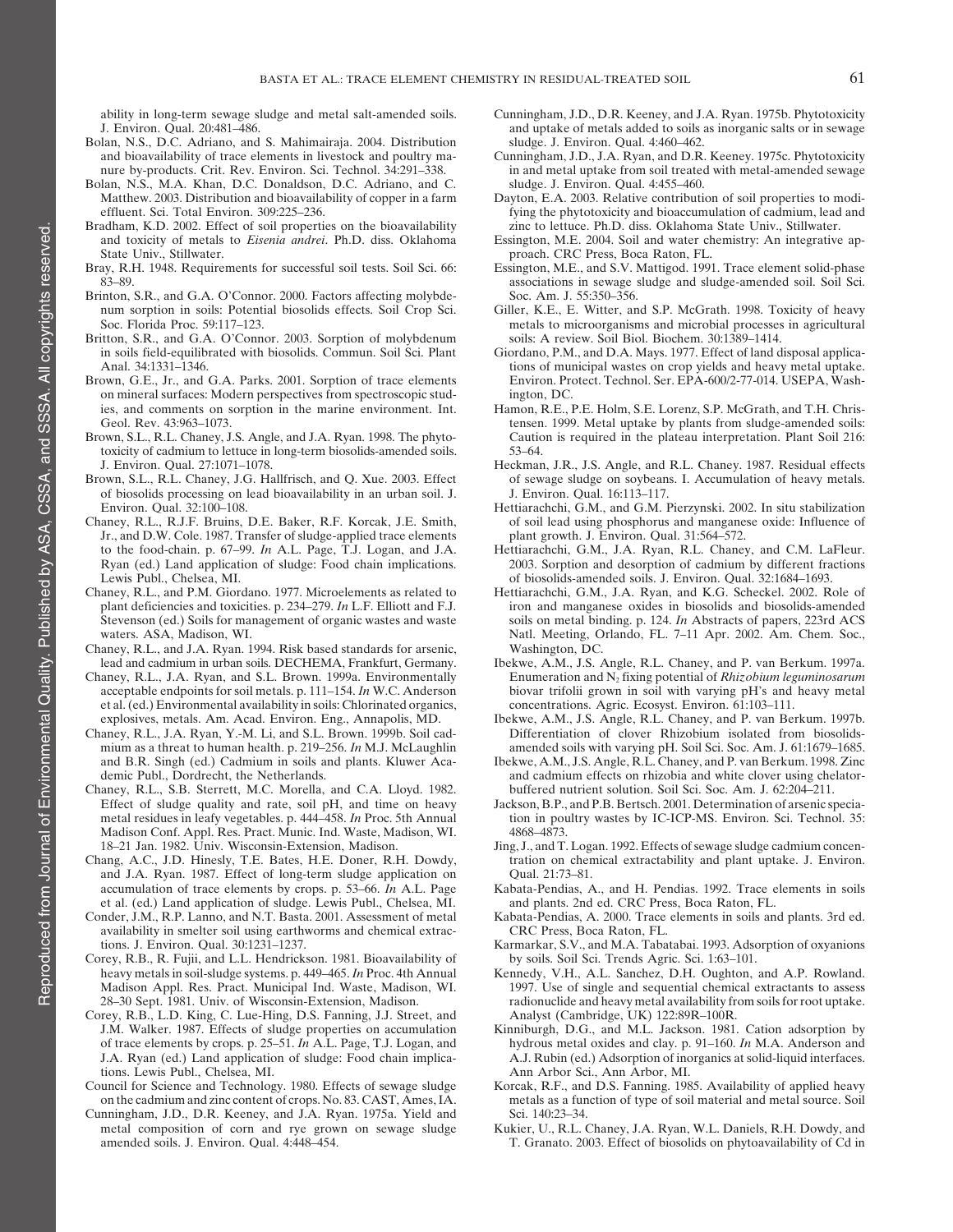- ROM]. ASA, CSSA, and SSSA, Madison, WI. aluminum. Soil Sci. Plant Nutr. (Tokyo) 35:337-346.<br>Lake, D.L., P.W.W. Kirk, and J.N. Lester. 1984. Fractionation, charac-<br>Pearson, R.G. 1968. Hard and soft acids and bases, HSA terization, and speciation of heavy metals in sewage sludge and mental principles. J. Chem. Educ. 45:581–587.<br>
sludge-amended soils: A review. J. Environ. Qual. 13:165–183. Peijnenburg, W.J.G.M. 2002. Bioavailability of me
- Lanno, R.P. 2003. Contaminated soils: From soil-chemical interactions
- Li, Z., J.A. Ryan, J.-L. Chen, and S.R. Al-Abed. 2001. Cadmium ity to invertebration on biosolids-amended soils. I Environ Qual 30:903, cola, FL. adsorption on biosolids-amended soils. J. Environ. Qual. 30:903-
- Lindsay, W.L. 2001. Chemical equilibria in soils. The Blackburn Press, Caldwell, NJ.
- Utilization of municipal wastewater and sludge on land. Univ. of Conf. Proc. Lewis Publ., Chelsea, MI.<br>California, Riverside. California, Riverside. California, Riverside. California, Riverside. California, Riverside. Conf. Proc. Lewis Publ., Chelsea, MI.
- McGrath. 2002. In situ fixation of metals in soils using bauxite industrial, and municipal organization of metals in soils using bauxite Madison, WI. residue: Chemical assessment. Environ. Pollut. 118:435–443.<br>heler R J. J.A. Ryan and T. Reed 1987. Cadmium sulfate applica. Rauret, G., J.F. Lopez, A. Sahuquillo, R. Rubio, C. Davidson, A.
- 
- Marks, M.J., J.H. Williams, and C.G. Chumbley. 1980. Field experiments sediment and soil reference materials. J. Environ. Monit. 1:57–61.<br>testing the effects of metal contaminated sewage sludges on some Ryan, J.A., W.R. Be tesing the effects of metallootatiminate sevange sludges on some<br>
registable crops. P.35-251. *In* Inorganic pollution and agriculture.<br>
Were Revised and the state of the state of metalloon and agriculture.<br>
Mine, Agr. Fi
- 
- 
- 
- 
- 
- 
- 
- 
- McKenzie, R.M. 1980. The adsorption of lead and other heavy metals<br>on, Y.K., T.E. Bates, and J.R. Moyer. 1980. Land application of<br>on oxides of manganese and iron. Aust. J. Soil Res. 18:61–73.<br>McLaughlin, M.J. 2002. Bioava
- Mench, M.J., V.L. Didier, M. Löffler, A. Gomez, and P. Masson. 1994.<br>
A mimicked in-situ remediation study of metal-contaminated soils<br>
with emphasis on cadmium and lead. J. Environ. Qual. 23:58–63.<br>
National Research Coun
- 
- 
- O'Connor, G.A., R.B. Brobst, R.L. Chaney, R. Kincaid, L.R. McDow-<br>ell, G.M. Pierzynski, A. Rubin, and G.G. Van-Riper. 2001a. A long-term experience of biosolids land application programs. Projmodified risk assessment to establish molybdenum standards for land application of biosolids. J. Environ. Qual. 30:1490-1507.
- of biosolids molybdenum to soybean grain. J. Environ. Qual. 30: John Wiley & Sons, New York.<br>1653–1658. Tessier, A., P.G.C. Campbell, and N
- ity of biosolids molybdenum to corn. J. Environ. Qual. 30:140-146.

Okazaki, M., K. Sakaidani, T. Saigusa, and N. Sakaida. 1989. Ligand The Conservation Foundation. 1987. State of the environment: A

long-term amended soils. *In* 2003 Annual meetings abstracts [CD- exchange of oxyanions on synthetic hydrated oxides of iron and ROM]. ASA, CSSA, and SSSA, Madison, WI. aluminum. Soil Sci. Plant Nutr. (Tokyo) 35:337-346.

- Pearson, R.G. 1968. Hard and soft acids and bases, HSAB. I. Funda-<br>mental principles. J. Chem. Educ. 45:581-587.
- sludge-amended soils: A review. J. Environ. Qual. 13:165–183. Peijnenburg, W.J.G.M. 2002. Bioavailability of metals to soil inverte-<br>nno. R.P. 2003. Contaminated soils: From soil-chemical interactions brates. p. 89–112. In to ecosystem management. SETAC Press, Pensacola, FL. terrestrial ecosystems: Importance of partitioning for bioavailabil-<br>Z., J.A. Ryan, J.-L. Chen, and S.R. Al-Abed. 2001. Cadmium ity to invertebrates, microbes, and plant
- 911.<br>
Pierzynski, G.M. 1998. Past, present, and future approaches for testing<br>
retals for environmental concerns and regulatory approaches. Commun. Soil Sci. Plant Anal. 29:1523–1536.<br>Pirbazari, M., B.N. Badriyha, V. Ravindran, and S. Kim. 1989. Treat-
- Logan, T.J., and R.L. Chaney. 1983. Utilization of municipal wastewa-<br>fer and sludge on land-metals n 235–295 *In* A J. Page et al. (ed.) ment of landfill leachate by biologically active carbon adsorbers. ter and sludge on land-metals. p. 235–295. In A.L. Page et al. (ed.) ment of landfill leachate by biologically active carbon adsorbers.<br>Litilization of municipal wastewater and sludge on land Liniy of p. 555–563. In J.M. B
- Lombi, E., F. Zhao, G. Zhang, B. Sun, W. Fitz, H. Zhang, and S.P. Power, J.F., and W.A. Dick. 2000. Land application of agricultural, and the metals in soils using bauxite industrial, and municipal by-products. SSSA Book S
- Mahler, R.J., J.A. Ryan, and T. Reed. 1987. Cadmium sulfate applica-<br>fraction to sludge amonded soils J. Effect of viold and gedmium avail Ure, and Ph. Quevauviller. 1999. Improvement of BCR three step tion to sludge-amended soils. I. Effect of yield and cadmium avail-<br>ability to plants. Sci. Total Environ. 67:117–131.<br>ability to plants. Sci. Total Environ. 67:117–131.<br>ability to plants. Sci. Total Environ. 67:117–131.<br>a
	-
	-
	-
	-
	-
	-
	-
	-
	-
	-
- tebrates, microbes, and plants. SETAC Press, Pensacola, FL.<br>Mench, M.J., V.L. Didier, M. Löffler, A. Gomez, and P. Masson. 1994. Sparks, D.L. 2003. Environmental soil chemistry. 2nd ed. Academic
	-
	-
	-
	- long-term experience of biosolids land application programs. Proj-<br>ect 91-ISP-4. Water Environ. Res. Foundation, Alexandria, VA.
- Stumm, W. 1992. Chemistry of the solid-water interface: Processes at O'Connor, G.A., T.C. Granato, and N.T. Basta. 2001b. Bioavailability the mineral-water and particle-water interface in natural systems.
- 1653–1658.<br>O'Connor, G.A., T.C. Granato, and R.H. Dowdy. 2001c. Bioavailabil-<br>Connor, G.A., T.C. Granato, and R.H. Dowdy. 2001c. Bioavailabil-<br>tion procedure for the speciation of particulate heavy metals. Anal. tion procedure for the speciation of particulate heavy metals. Anal.<br>Chem. 51:844–851.
	-